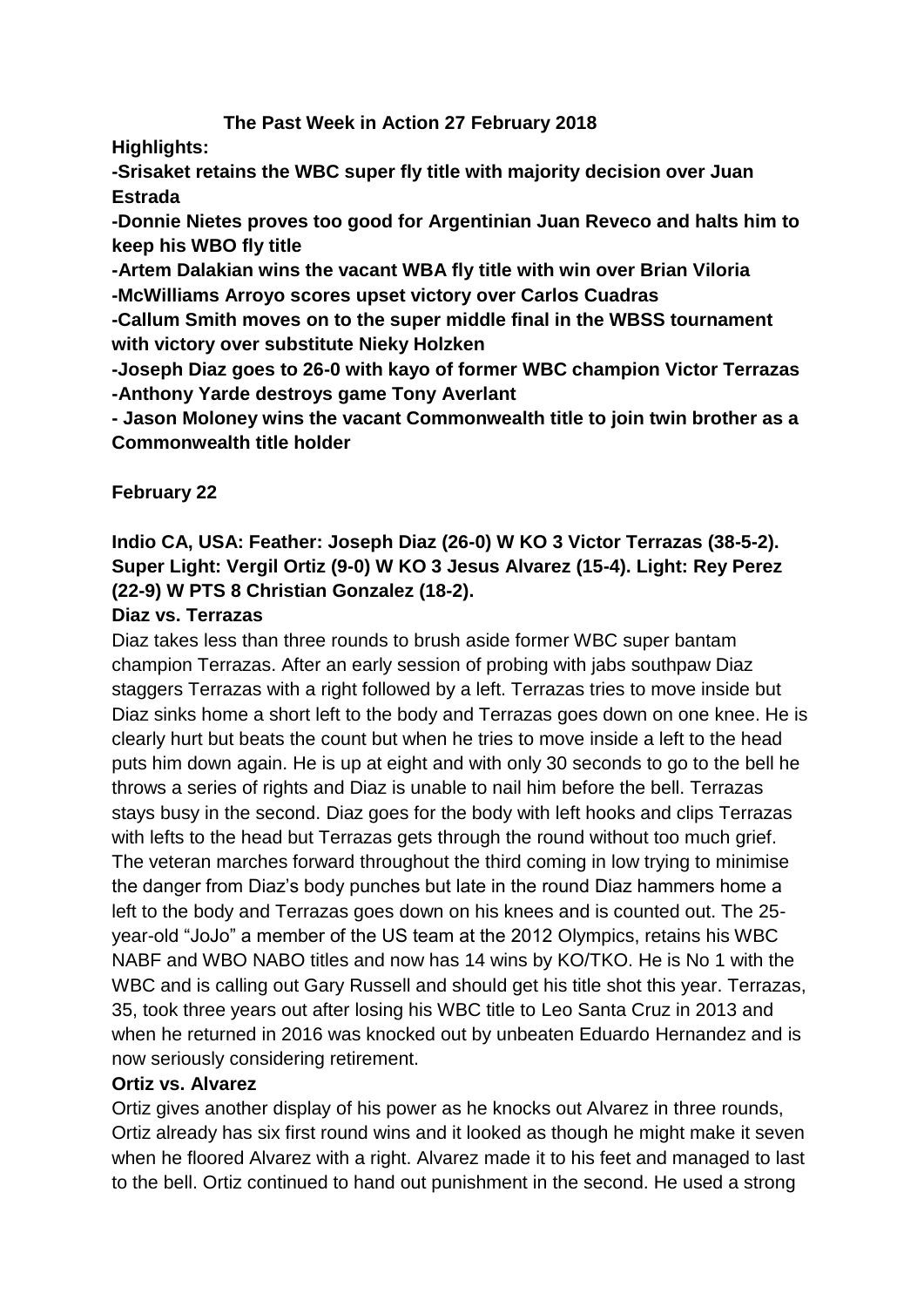jab to open the door for right uppercuts and left hooks with Alvarez stuck on the back foot. Alvarez tried to get a toe-hold in the fight early in the third but late in the round Ortiz drove him to the ropes with a right and then unloaded with head punches until the referee stepped in and halted the fight. Texan Ortiz, 19, wins the vacant NABF junior title, He has won all nine of his fights by KO/TKO but the opposition so far has been modest at best. Mexican Alvarez has now lost four on the bounce by TKO/TKO all ending inside four rounds.

### **Perez vs. Gonzalez**

Despite some poor recent form Perez shows he is not yet ready to roll over for every new young prospect as he outboxes and outscores young Gonzalez. Perez was taking the fight to Gonzalez from the start and worked hard for eighth rounds never letting Gonzalez into the fight. The experienced Filipino worked his jab hard and found gaps for his rights and a cut caused by a clash of heads did not help Gonzalez. Perez won clearly on all three cards. Scores 79-73 twice and 78-74 all for Perez. The former Philippines super fly champion was 4-7 in his last 11 fights in tough matches mainly against world rated fighters or hot prospects, The 22-year-old Gonzalez was 16-0 at the start of his career before being knocked out on two rounds by Filipino Romero Duro in March last year. He had recorded a win over former WBC champion Gamaliel Diaz in October so a big setback for him here.

# **February 23**

**Entre Rios, Argentina: Super Feather: Raul Centeno (22-4-1) W PTS 10** 

**Ezequiel Fernandez (28-2-1).** Centeno was a slight outsider in this one but he came through with a deserved win. In the fourth Centeno ignored the instruction to step back at the break call and instead landed a body punch that put Fernandez down. The referee counted over Fernandez and after Fernandez made it to his feet he then deducted a point from Centeno for hitting on the break so cancelling out any advantage from the knockdown. Apart from that moment of controversy Centeno controlled the action and was a good winner. Scores 97-91, 97-92 and 95-94 for Centeno. He wins the interim WBO Latino title. Former undefeated Argentinian champion Fernandez was 11-0-1 in his last 12 fights.

**Rome, Italy: Middle: Kamil Szeremeta (17-0) W TKO 2 Alessandro Goddi (33-3- 1). Light: Emiliano Marsili (36-0-1 W TEC DEC 7 Victor Betancourt (22-13,1ND). Super Middle: Andrea Di Luisa (19-4) W PTS 6 Djordje Markovic (3-7-1)> Feather: Carmine Tommasone (18-0) W PTS 6 Milan Savic (4-26-2).Super Feather: Devis Boschiero (45-5-1) W PTS 6 Edwin Tellez (12-37-5). Szeremeta vs. Goddi**

Pole Szeremeta springs big surprise as he shows unexpected power and halts Goddi in two rounds to win the vacant European title. Even in a close first round Szeremeta was finding gaps for some choice counters on the more aggressive Goddi. In the second Szeremeta took advantage of Goddi holding his left too low and landed a right to the head that sent Goddi down. The Italian made it to his feet but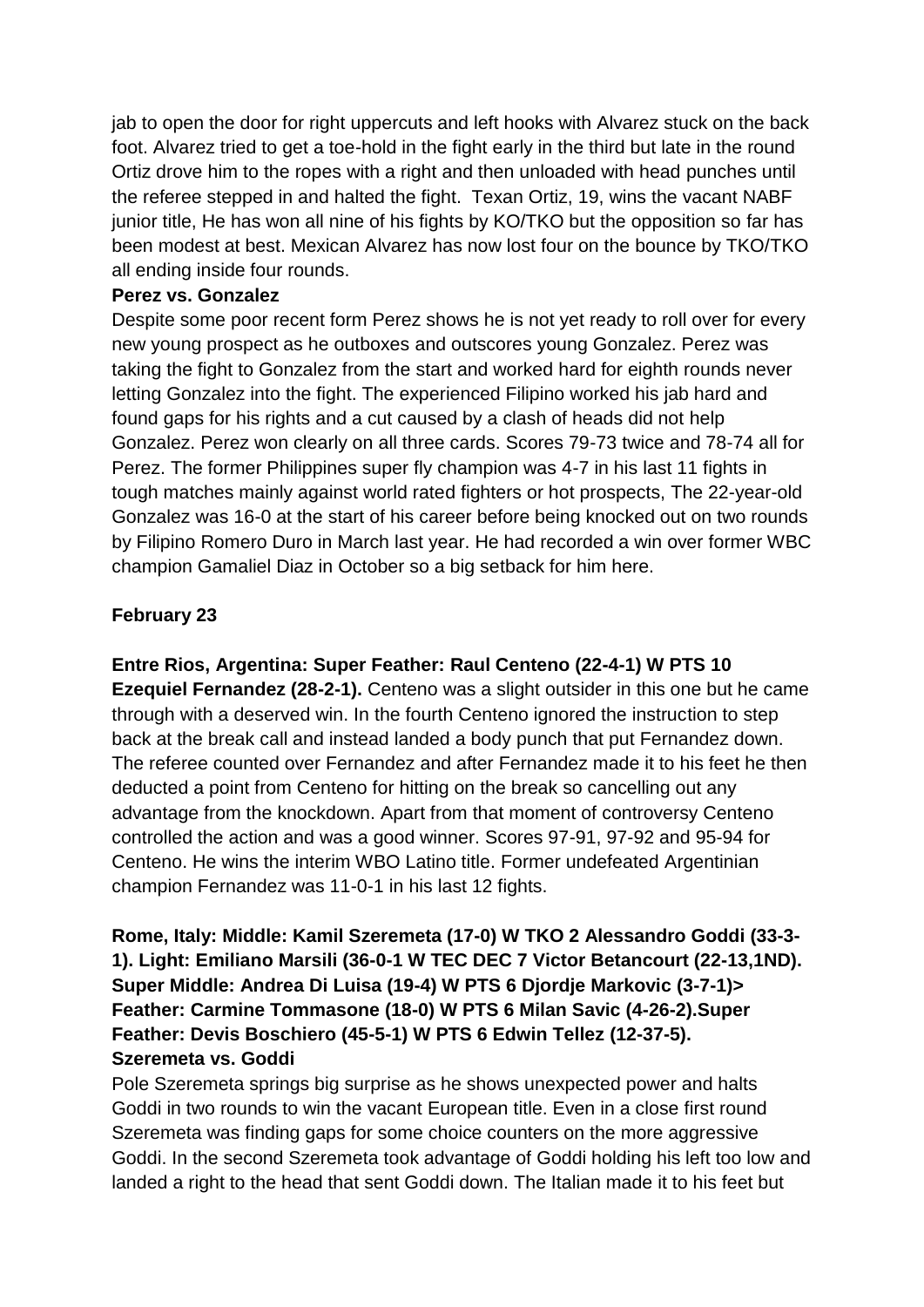was still shaky and another put him down for the second time. Again he made it to the vertical but as the referee was assessing whether Goddi could continue the towel was flying in from his corner. The 28-year-old new champion had only two wins by KO/TKO prior to this fight and Goddi had never been stopped so not the expected outcome."Highlander" Goddi, was having his second shot at the European title and had lost only one of his last 24 fights

### **Marsili vs. Betancourt**

Oldie Marsili wins technical decision over Mexican Betancourt for something described as the WBC Peace title. The Italian southpaw had much better skills than Betancourt who was crude but strong. In the opening round a clash of heads saw Marsili cut under his right eyebrow and in accordance with the WBC rule the referee deducted a point from Betancourt. The pattern of the fight did not vary much. Betancourt was barrelling forward with Marsili slotting home jabs and counters. The Italian was picking up the points with his greater accuracy but Betancourt was dangerous with hooks. Marsili decided to stand and trade in the seventh but his cut had worsened and the referee asked the ringside physician to examine the cut. The physician recommend the fight be stopped so it went to the cards. Scores 70-62, 69- 64 and 68-64 for Marsili. The 41-year-old Marsili has been a pro for 15 years and has collected the IBO, European and WBC Silver titles with wins over Derry Mathews, Luca Giacon and Gamaliel Diaz but is unlikely to get a world title shot now. Betancourt's record mainly built against low level opposition.

### **Di Luisa vs. Markovic**

Di Luisa gets win but makes hard work of beating the inexperienced Serb. All four of Di Luisa's losses have come inside the distance and he was rocked badly early and struggled after that. He probably just did enough to win but it was a poor performance by the local fighter. The former Italian and EU title holder lost big fights to Lucien Bute and George Groves and is really just domestic level now. Markovic keeps his slate clean of any inside the distance losses.

#### **Tommasone vs. Savic**

With a big fight coming up in May Tommasone gets in some ring time in unanimous decision over Serb Savic. It was a comfortable six rounds for the Italian to prepare for his fight with Pole Kamil Laszczyk for the vacant EU title as he tries to get revenge for Goddi's loss. The 33-year-old Italian, a former undefeated EU champion, took advantage of the AIBA decision to allow pros in the Olympics and competed in Rio but did not medal. Savic now 1-13-1 in his last 15 fights.

#### **Boschiero vs. Tellez**

Routine pay day for former world title challenger Boschiero who could also be challenging for the EU title in May. Rather than simply outboxing the limited Nicaraguan Tellez Boschiero chose to fight Tellez on the inside making for a more entertaining and competitive fight. Boschiero's body punching and wicked uppercuts kept him on top as he took every round. The 36-year-old Italian lost a split decision to Takahiro Ao for the WBC title in 2011 but subsequent defeats against Romain Jacob, Stephen Smith and Mario Barrios have reduced his options and he is now waiting for the date for a challenge against Frenchman Farouk Kourbanov for the EU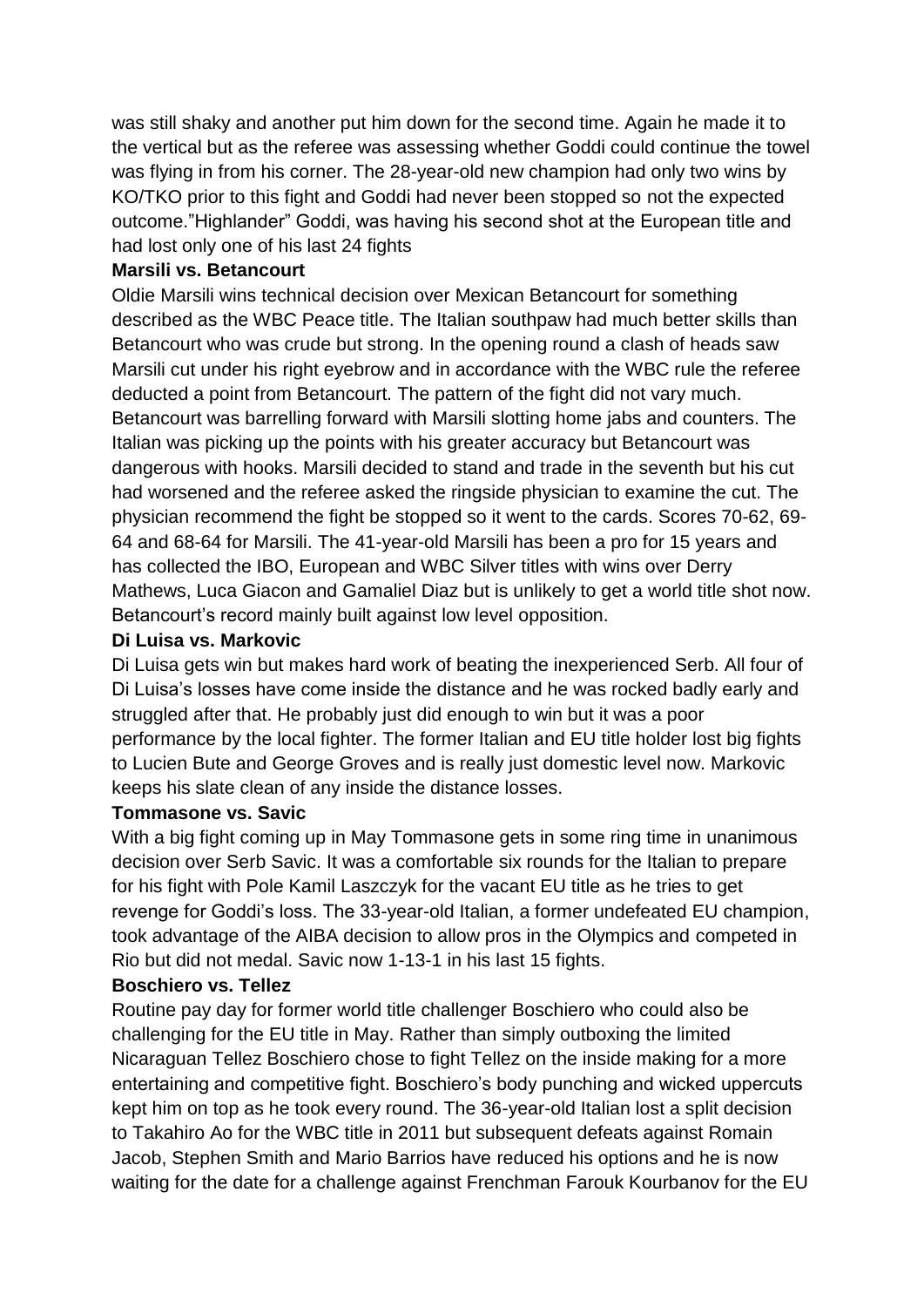title. Tellez with typical figures for one of the squad of Barcelona-base4d Nicaraguans at 1-14 in his last 15 fights

# **Gurgliasco. Italy: Feather: Francesco Grandelli (91-1) W PTS 10 Emiliano**

**Salvini (18-26-2).** Grandelli wins the vacant Italian title with unanimous decision over old warrior Salvini. The veteran fought hard over the early rounds forcing the fight with Grandelli boxing on the back foot. The fast pace eventually told on Salvini and by the seventh Grandelli was in control and as he stepped up his attacks Salvini was the one under pressure as Grandelli wrapped up the victory. Scores 99-91, 99-92 and 98-93 for 23-year-old Grandelli who is 6-0-1 in his last 7 outings. The 39-yearold Salvini a former Italian super bantam champion is now 2-12-1 in fights for various Italian and EU titles.

# **Chinandega, Nicaragua: Bantam: Keyvin Lara (24-2-1) W PTS 6 Bryan Perez (11-5-1,1ND). Super Fly: Alex Taylor (17-21-2) W PTS 6 Elton Lara (16-3,2ND).** 6

# **Lara vs. Perez**

Big brother Keyvin gets a win on a mixed night for the Lara family in their home town. Keyvin was a heavy favourite to overcome fellow Nicaraguan Perez. Lara took the first two rounds with some good work countering the attacks of Perez but Perez got through with some heavy punches in the third. Lara swept the last three rounds with Perez flirting with disqualification with some careless head work as Lara stood and traded to the bell. Scores 59-55 for Lara. The WBO No 6 flyweight makes it five wins in a row since his eleven round kayo loss against Kazuto Ioka for the secondary WBA title in 2016. Perez, 21, just lacked the skill and experience to threaten Lara.

# **Taylor vs. Lara**

Taylor gats a needed win as he upsets younger Lara brother Elton. Taylor was 2-7 going in but upset the odds. Lara had lost only one of his last fourteen fights but it was not his night.

**Vanderbijlpark, South Africa: Heavy: Ruann Visser (13-1,1ND) W KO 7 Osborne Machimana (23-11-2).** Visser wears down and kayos Machimana to win the South African title. Visser had a huge advantage in height and it was not a handicap. Machimana at 319lbs was 65lbs heavier and since most of it was around his waist that was certainly a handicap for him. "The Giant King" Visser is 6'9 ½" (207cm) and that allowed him to score with jabs from distance and he found an easy target for his punches to the body of champion Machimana. A left to the body floored Machimana in the third but he survived and his experience helped him stay in the fight. However he slowed considerably and a right put him down in the seventh and he was counted out. The 27-year-old Visser, also the ABU champion, gets his eighth win in a row and his twelfth win by KO/TKO. He literally came to boxing by accident. He was seriously injured in a game of rugby and as part of his rehabilitation in the gym they added boxing to his fitness programme. He had no real amateur experience but had his first five fights in Texas before returning to South Africa to continue his career. His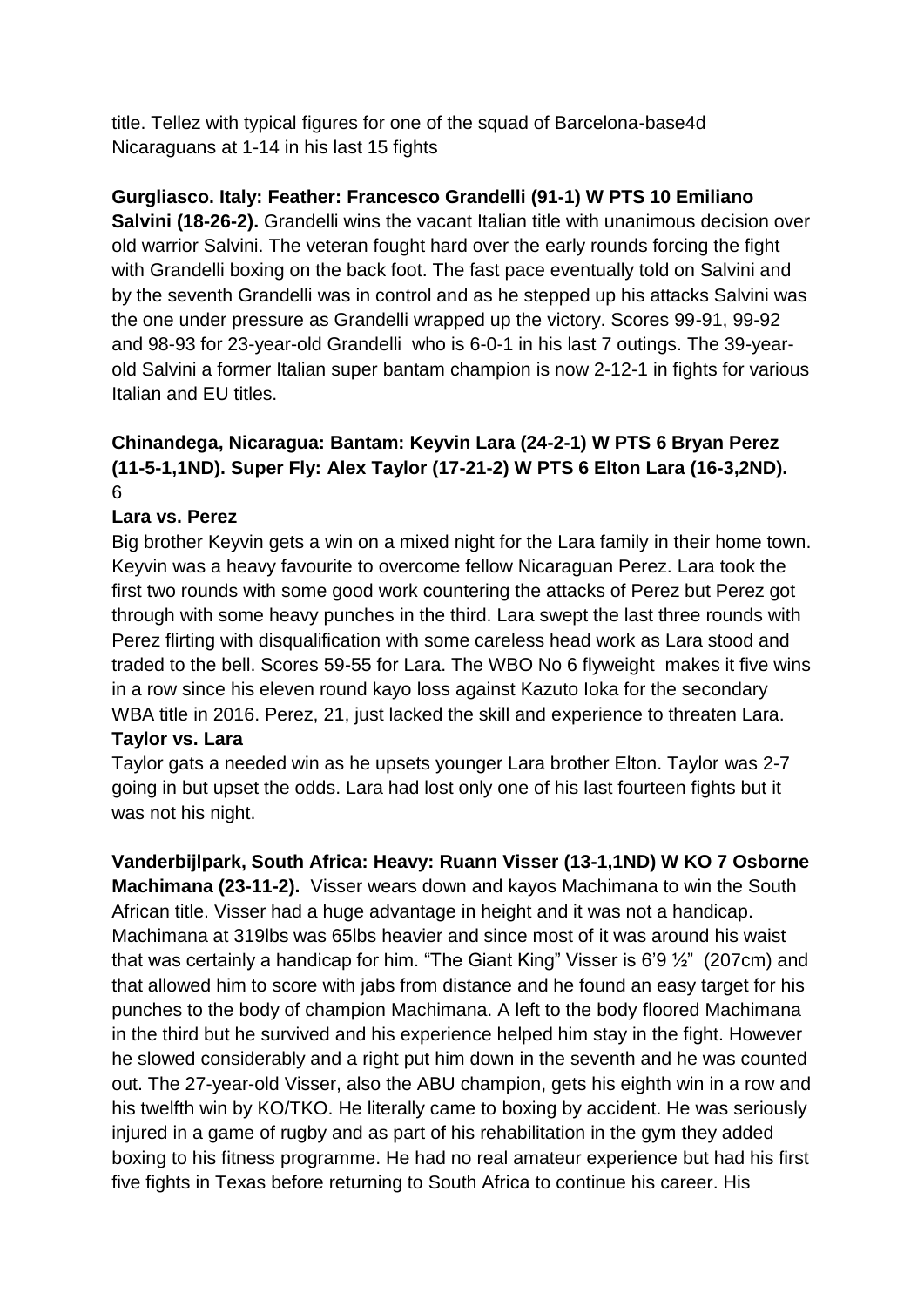opposition back home has been dismal with his 9 opponents before the Machimana win only having 17 victories between them so very little real experience. Machimana, 39, has been a pro for 17 years and was in his third spell as national champion. He was knocked out in three rounds by David Price for the Commonwealth title in 2011. When he turned pro he weighed 244lbs and it was an indication of the abysmal state of heavyweight boxing in South Africa that fighter such as Machimana has ruled the roost for so long. He did kayo Corrie Saunders in one round but Saunders, who stopped Wlad Klitschko in two rounds, was 42 at the time. Ironically when Machimana was having financial problems in 2016 it was Visser who subsidised him.

# **Kissimmee, FL, USA: Fly: Jonathan Gonzalez (20-2-1,1ND) W PTS 10 Ricardo Rodriguez (16-6). Feather: Hairon Socarras (16-0-3) W PTS 6 Luis Diaz (3-4). Bantam: Jeyvier Cintron (3-0) W PTS 6 Edson Neri (2-2). Bantam: Antonio Vargas (60-0) W PTS 6 Luis Saavedra (7-5).**

# **Gonzalez vs. Rodriguez**

Puerto Rican "Bomba" Gonzalez continues his rebuilding process but looks lucky to get split decision over Rodriguez. After a quite first round the fight developed generally along the lines of Rodriguez coming forward looking to land big single punches and Gonzalez aiming to blunt those attacks with good movement and clever counters. A significant piece of action in the third saw Rodriguez off balance and put one knee on the canvas which was counted as a knockdown. Rodriguez kept up his pressure and put Gonzalez on the floor for a genuine knockdown in the seventh. That was enough to make it a very close fight but it was Gonzalez who took the decision. Scores 96-93 and 95-94 for Gonzalez and 95-94 for Rodriguez. The 25 year-old Bronx-born Gonzalez was unbeaten in his first 13 fights but then got overambitious and was knocked out in four rounds by former champion Giovani Segura in 2013. He took almost a year out and then went 5-0-1until being knocked out in six rounds by Filipino Jobert Alvarez in 2016 which led to another year out. This win nets him the WBO NABO title and as he is Puerto Rican will lead to a good rating by the Puerto Rican based outfit. Good wins over Miguel Cartagena and David Carmona in 2016 earned Rodriguez a shot as WBO super fly champion Naoya Inoue in May last year but he was kayoed in three rounds. In his last fight in October he lost to former victim Daniel Lozano so it is now three losses in a row.

# **Socarras vs. Diaz**

Socarras was to have faced a reasonable test in experienced William Gonzalez but Gonzalez had problems with his medical tests and Puerto Rican Diaz stepped in a very short notice. Socarras took the unanimous decision to stay unbeaten. He was coming off a poor showing in only getting a majority draw in his last fight so missed a chance to make up for that. Diaz is 40 and did not turn pro until he was 39 so no tests at all.

#### **Cintron vs. Neri**

Cintron gets in some work as he wins every round against Mexican novice Neri. Scores 60-54 all for Cintron. The 23-year-old is the only Puerto Rican boxer to have competed at two Olympics having participated in 2012 and 2016. He won a silver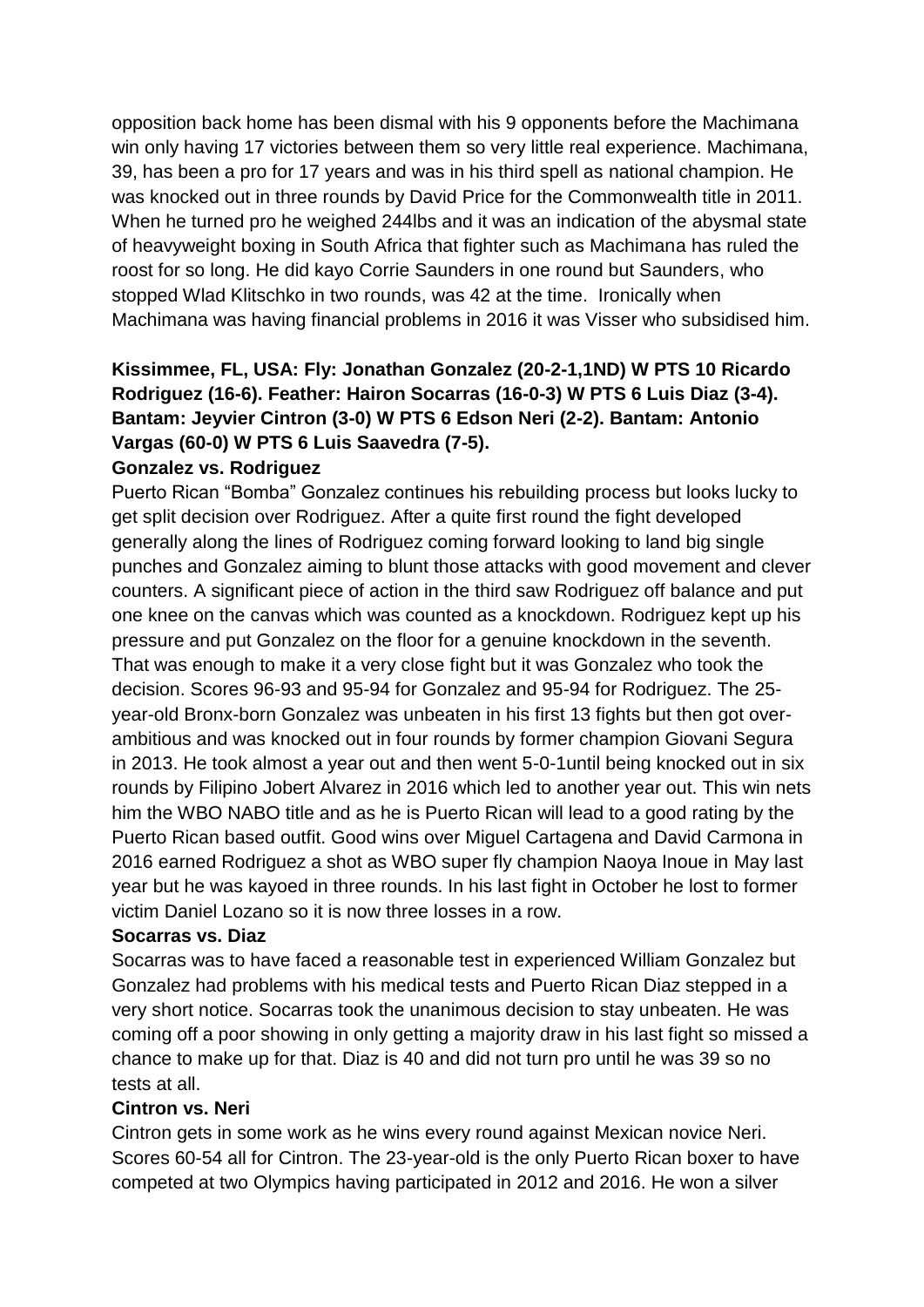medal at the World Youth Championships and twice scored wins over the current WBC No 2 Emmanuel Rodriguez. His father Javier was a pro and faced world champions Danny Romero, Victor Rabanales and Will Grigsby. Neri just a prelim fighter.

# **Vargas vs. Saavedra**

Vargas makes it a double for Olympians as he outpoints Mexican Saavedra. The young Mexican made Vargas work but did not have the power or skill to seriously inconvenience the rising young star. Scores 60-54 twice and 60-59 for Vargas. A deeply religious 21-year-old Vargas was USA Boxing Elite Male Boxer of the Year in 2015 when he won gold at both the US National Championships and the PanAmerican Games where he beat Cintron but did not medal in Rio. Three losses in a row for Saavedra against unbeaten fighters and he keeps his slate clean as far as losing inside the distance goes.

# **February 24**

# **Villa Carlos Paz, Argentina: Feather: Alan Luques (24-7) W TKO 7 Matias Iriarte (7-4-1). Feather: Hector Sarmiento (18-0) W KO 1 Jose Alfaro (6-2-1).** 9

# **Luques vs. Iriarte**

South American champion Luques keeps busy with a win over Iriarte. Luques dominate most of the fight. He had no problems with the southpaw style of Iriarte but too often found himself tied up in clinches with a defensive minded Iriarte. Luques ended it the seventh with a left hook to the body. Ten wins by KO/TKO now for Luques. He has won 5 of his last 6 fights with the loss being against Diego De La Hoya when De La Hoya came down to Argentina for a fight. Iriarte no sort of test for Luques.

# **Sarmiento vs. Alfaro**

Sarmiento overwhelms inexperienced Venezuelan in the first. The "Little Bird" Sarmiento, the Argentinian champion, put Alfaro down in the middle of the round and although Alfaro beat the count a pair of hooks to the body and a series of head punches floored him for the second time and he was counted out. Now 12 wins by KO/TKO for the 24-year-old Sarmiento the WBA No 14. Second loss inside the distance for Alfaro.

**Sydney, Australia: Super Middle: Bilal Akkawy (17-0-1) W PTS 10 Giovanni De** 

**Carolis (25-9-1).** Important win for Akkawy as he outclasses Italian De Carolis a former holder of the secondary WBA title. Akkawy took centre ring from the opener and dominated the fight from there. His strong jab was something De Carolis could not match and the Italian was often short with his own punches and relied more on hooks than jabs but did not have much luck with either. Akkway's aggression had De Carolis trying to smother the Australian's attacks by clinching and as early as the fourth round the referee was tired of warning him and deducted a point. Akkawy, 24,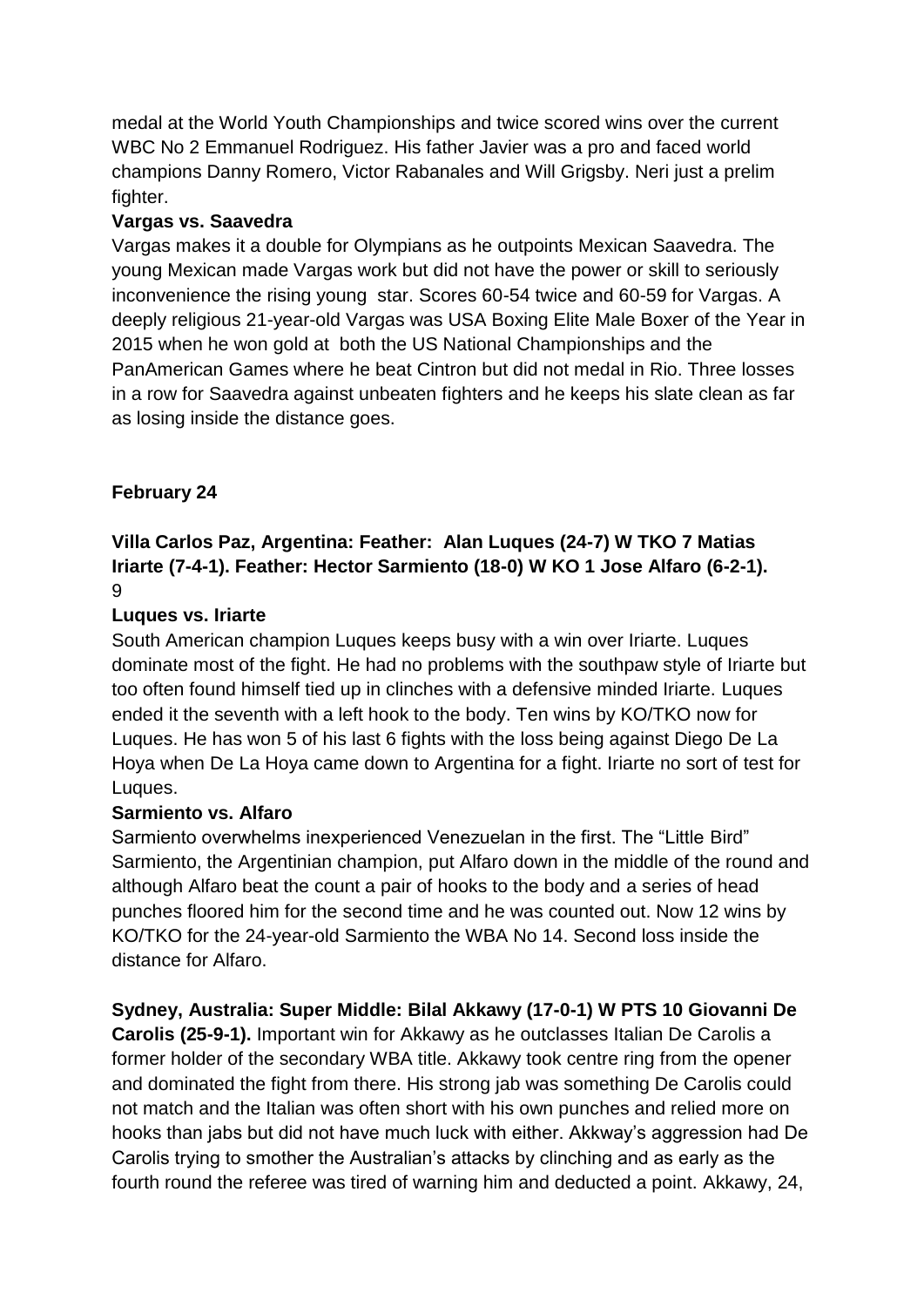continued to boss the fight all of the way in what was on paper a tough test and he turned an impressive performance to retain the WBA Oceania title for the first time. Scores 99-90 twice and 100-89. He is No 3 in the Australian ratings in a division in which Aussie land is strong but this win will get him a world rating from the WBA. The 33-year-old de Carolis had a purple patch in 2016 when he beat Vincent Feigenbutz to win the secondary WBA title and then retained the title in a draw with Tyron Zeuge but consecutive losses to Zeuge and Viktor Polyakov had seen him drop out of the ratings.

# **Newstead, Australia: Bantam: Robert Trigg (3-1-1) W TKO 4 Jarrett Owen (6-6-**

**3).** Trigg retains the Australian title with stoppage of local fighter Owen. Over the first two rounds Owen was able to use his jab to compete with the aggression of Trigg but Trigg kept coming and eventually overpowered Owen scoring two knockdowns before the fight was stopped. First defence of the national title and first win by KO/TKO for Trigg. Fifth loss inside the distance for Owen. There are only five active fighters below the super bantam division in Australia which is why two such inexperienced fighters can contest the title and both Trigg and Owen had previously failed in shots at the national super bantam title.

# **St Kilda, Australia: Bantam: Jason Moloney (16-0) W TKO 3 Immanuel Naidjala (23-5-1). Super Fly: Andrew Moloney (16-0) W PTS 12 Rene Dacquel (20-7-1). Moloney vs. Naidjala**

Another good night for the Moloney twins as they both register important and impressive wins. Jason joins Andrew as a Commonwealth title holder as he halts former world title challenger Namibian Naidjala. Although giving away a bit in height and reach Moloney had his jab working well in the first and stepped up a gear in the second pressing hard with Naidjala having difficulty getting off the ropes to find any space. It was apparent that Moloney had the power and in the third he again took Naidjala to the ropes and landed a crushing right to the head which had Naidjala floundering and with Moloney battered him with a series of unanswered punches the referee stopped the fight. Apart from winning the prestigious Commonwealth title Moloney also retains his WBA Oceania title. The 27-year-old Australian won titles at every level in Australian amateur boxing and was a quarter-finalist at the Commonwealth Games. He now has 13 wins by KO/TKO and is already rated WBA 9/IBF 12(14). "Prince" Naidjala, 33, lost on points to Tomoki Kameda for the WBO title in 2013 but was coming off back-to-back losses to South Africans Siboniso Goya and Mzuvukile Magwaca.

# **Moloney vs. Dacquel**

Andrew faces his toughest test so far and comes through with a dominant display as he wins the OPBF title and retains the WBA Oceania title. After a close first round it was really all Moloney. He took control behind a hurtful jab and wore Dacquel down with a focused body attack. Dacquel managed to stay competitive but his successes were few as Moloney raked the Filipino with hooks and uppercuts inside. Dacquel did enough to make one or two of the early rounds close but eventually the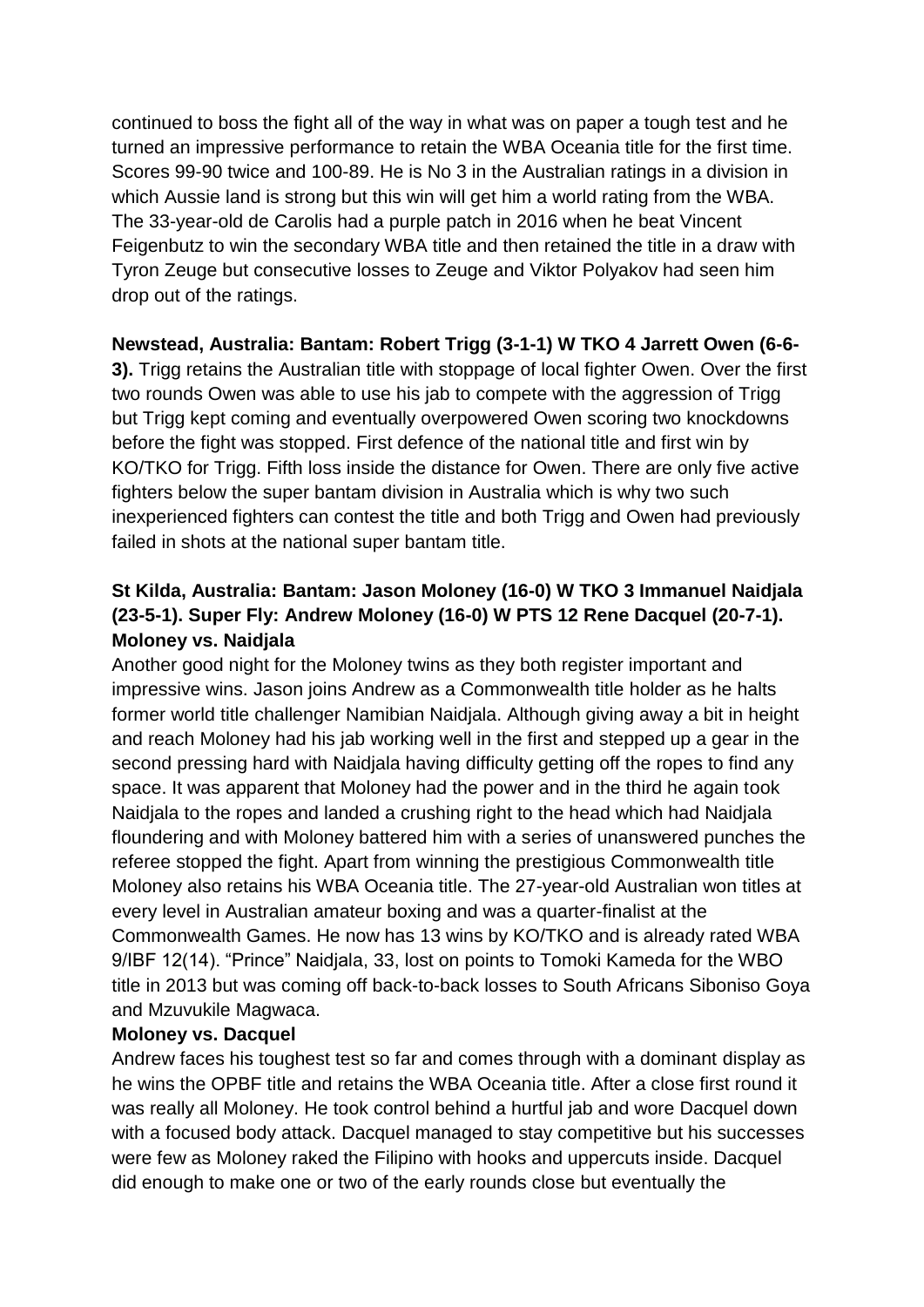resistance began to seep out of Dacquel. He did put in a big effort in the eleventh but it was too late for him to swing the fight his way and Moloney cruised through the last to victory. Scores 119-109, 118-111 and 117-111 confirming the dominance of the Australia. Andrew also won various Australian titles and took the gold medal at the 2014 Commonwealth Games. He is also the Commonwealth champion and is rated WBA 6/IBF 9. Former Philippines champion Dacquel was No 5 with the IBF. He was making the fourth defence of the OPBF title and had won his last five fights and gave Moloney a good test which he came through with impressive ease.

# **Quellon, Chile: Super Bantam: Ramon Contreras (15-6) W KO 2 Aldimar Silva**

**(20-13).** Contreras crushes Brazilian inside two rounds. Contreras almost finished it with two knockdowns in the first and when he put Silva down early in the second the Brazilian was counted out. The 32-year-old local southpaw was making the first defence of his WBA Fedebol title and gets his sixth win by KO/TKO. Silva heading in the opposite direction as he suffers his eighth loss by KO/TKO.

# **Santiago de los Caballeros, Dominican Republic: Bantam: Junior Almonte (8-0) W KO 1 Rafael Rodriguez (11-2). Super Feather: Juan Alberto Garcia (8-0) W TKO 8 Joan Orbin Medina (16-1).**

### **Almonte vs. Rodriguez**

Neighbourhood hope Almonte wins inside the distance and collects two titles. The former Dominican Youth champion blitzed Rodriguez with a series of thumps to head and body sending Rodriguez down and out after just 111 seconds. "Bombita" wins both the vacant Dominican and vacant WBC Fecarbox titles with his sixth victory by KO/TKO. Second quick time loss in a row for Rodriguez.

#### **Garcia vs. Medina**

Garcia springs surprise as he outpunches champion Medina to win the national title. Garcia just punched too hard for the favoured Medina flooring him in the second and again in the eighth to force the stoppage. The 21-year-old Garcia now has seven wins by KO/TKO and this was the first time he has had to go past the fourth round for victory. Medina was making the first defence of the Dominican title and had won his last 14 fights.

# **Caen, France: Super Welter: Maxime Beaussire (26-1-1) W TKO 7 Lenny Bottai**

**(26-5).** Beaussire retains the EU title with stoppage of Italian veteran Bottai. The local fighter got down to business straight away opening up with a left hook to the body-right cross-uppercut sequence that immediately puts Bottai on the defensive. The challenger manages to stand and swop punches for a period in the second but Beaussire is showing his work with his trainer Franck Nicotra, a former European champion, is paying dividends as he is changing the angles of his attacks and his hooks and uppercuts are getting through. A punch from Beaussire opens a cut on the bridge of Bottai's nose in the third and the Italian has his head snapped back by an uppercut in the fourth. Bottai is taking punishment but showing real courage by trying to stay with Beaussire and stay competitive. In the sixth a left hook slashes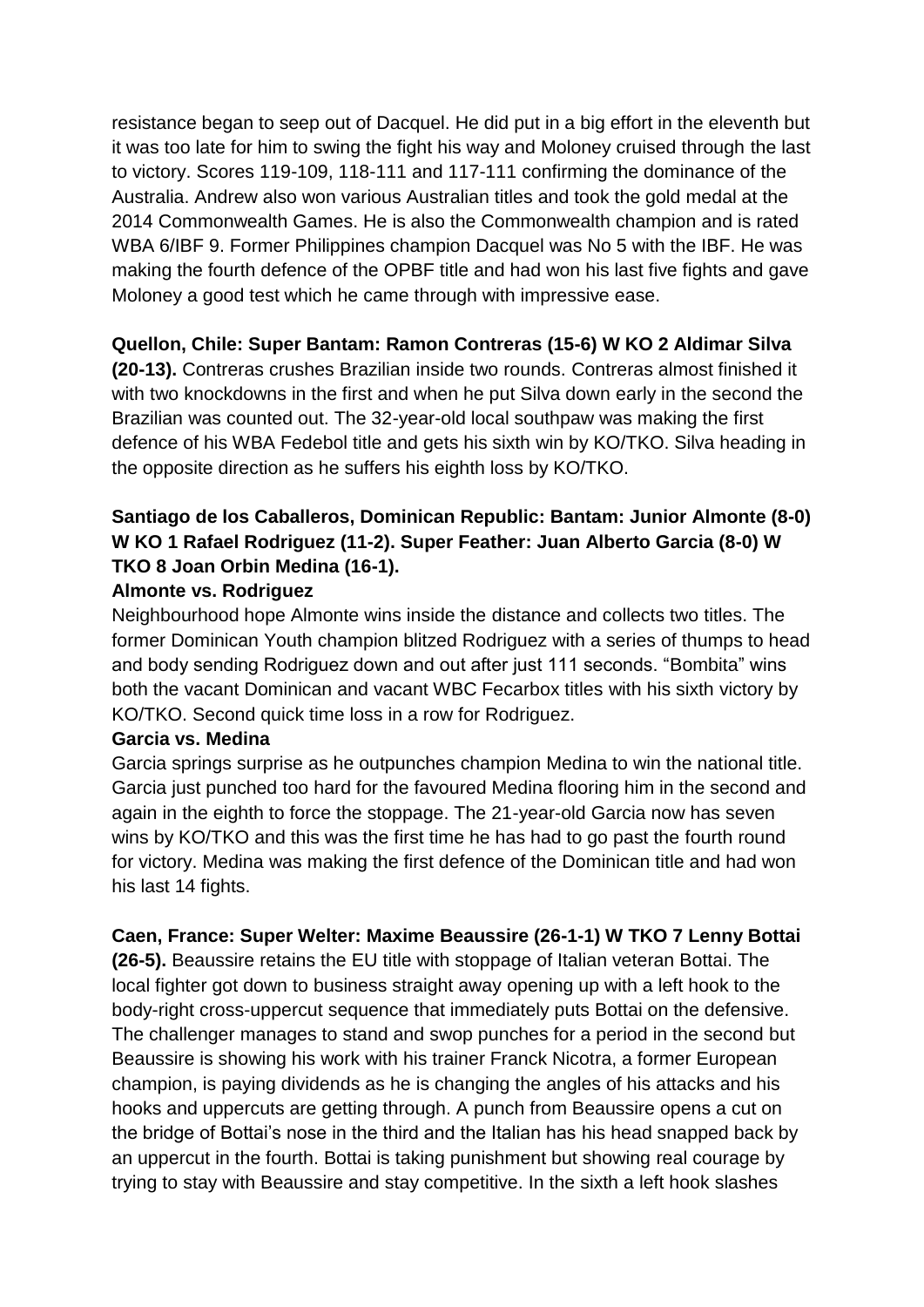open a cut over the right eye of Bottai and Beaussire rocks him with right hook with the bell saving Bottai. In the seventh the injury over Bottai's right worsens and the referee asks the ringside physician to examine the injury and he advises the fight be stopping giving Beaussire victory. The 26-year-old "Conqueror" lost a split decision to fellow-Frenchman Zakaria Attou in a fight for this EU title in April last year but then won the vacant title with a victory over unbeaten Joffrey Jacob in November and will probably look to make another defence and then shoot for the European title. The 40-year-old former undefeated Italian champion Bottai was knocked out in three rounds by Jermall Charlo back in 2014 and it may be time to call it a day.

# **Nuremburg, Germany: Super Middle: Callum Smith (24-0) W PTS 12 Nieky Holzken (13-1). Heavy: Filip Hrgovic (4-0) W PTS 8 Sean Turner (12-2). Middle: Wanik Awdijan (24-1) W PTS 8 Florian Wildenhof (27-5-1). Super Middle: Dmitri Chudinov (21-2-2) W PTS 8 Siarhei Khamitski (31-16-3). Smith vs. Holzken**

Smith moves on to the final of the WBSDS tournament with points victory over late substitute Holzken. With height, reach, power and experience all on his side this was never going to be a risky job for Smith and that's how he treated it. He did not come out all, guns blazing but used his reach to box on the outside. This was understandable as Holzken was an unknown-even to people in his own country- so Smith took some time to study the Dutchman. Smith easily took the first four rounds and built a good lead. Holzken finally began to get into the fight from the fifth and despite being rocked by uppercuts in the sixth he increased his pressure and was able to cut down the ring and work inside. Although he did not have the punch to match Smith he took a shot well and proved a better opponent than expected. The second half of the fight was more competitive as Holzken gained confidence from having some success. He was willing to take punishment to get close and Smith gave him plenty of that particularly with some vicious uppercuts, despite his pressure Holzken never really threatened and Smith seemed focused on just getting the win without undue risk with the big prize of a fight with George Groves there for the taking and he controlled the fight most of the way. Scores 117-111 twice and 118- 111for Smith. The 27-year-old from Liverpool will be a totally different challenge to Groves to that presented by Chris Eubank Jr and a Groves vs. Smith fight was always the likeliest outcome of the tournament. We now have to hope it proves to be a great fight. Holzken, a former kickboxing champion, came in as a substitute when Juergen Brahmer had to pull out with illness and he performed well under the handicap of such a short notice and may get some good paydays as a result.

#### **Hrgovic vs. Turner**

Hrgovic had taken less the six rounds to win his first three fights so Dublin's Turner gave him his first real test. Hrgovic had huge advantages in height and reach so was able to box on the outside. Turner was forced both to come inside and reach with his punches. Despite that once Hrgovic got past six rounds he lost some of his edge and Turner was able to get inside and do some scoring testing Hrgovic's defence and his stamina. The big Croat fighter stood up to both tests but could never put a dent in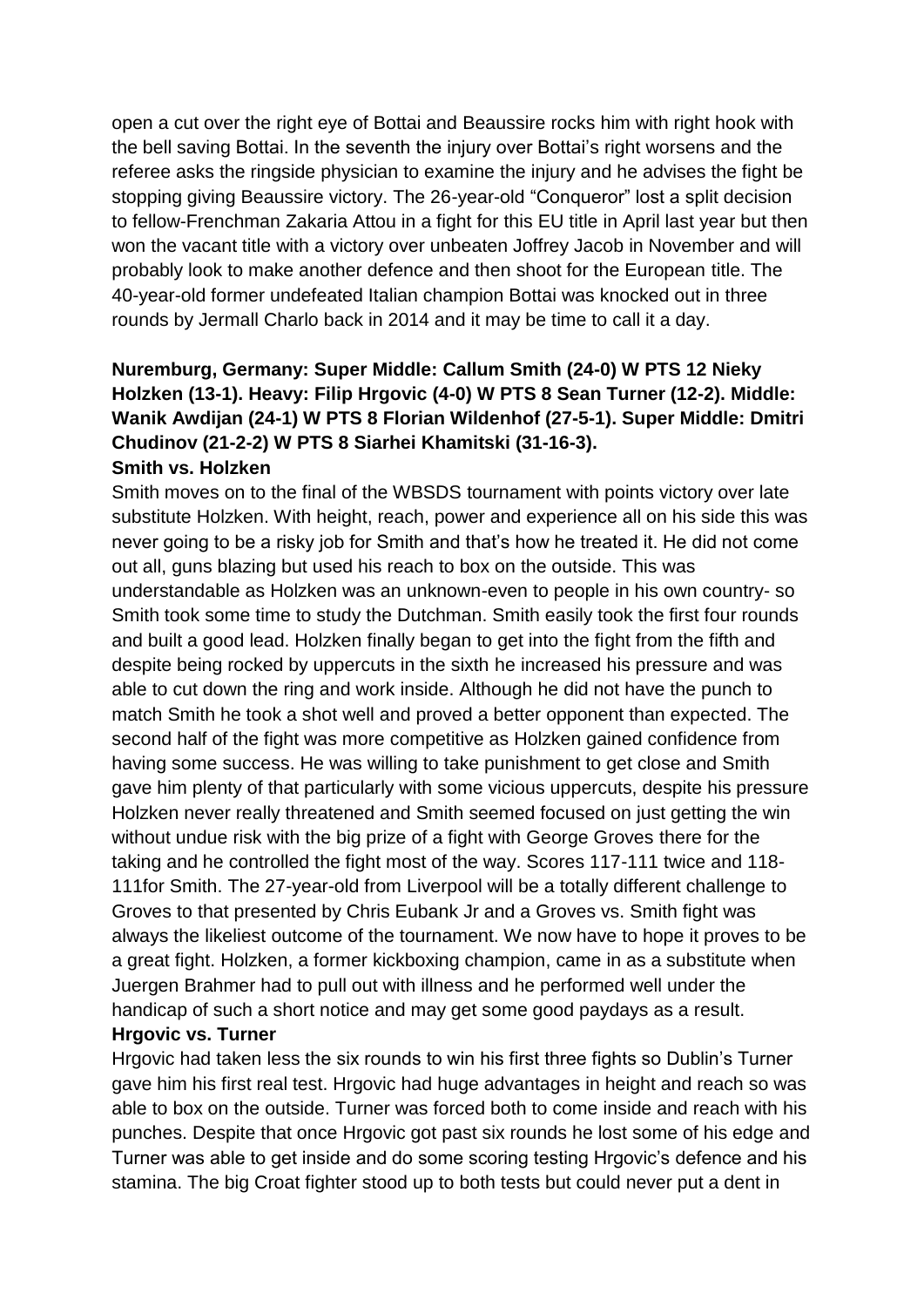Turner's armour so it remains to be seen whether he has the power to succeed at a higher level but at 25 he is still young for a heavyweight. Turner , 26,was a sensible opponent for Hrgovic at this stage as "Big Sexy" had gone to Switzerland in December and knocked out the 30-1 Arnold Gjergjaj.

# **Awdijan vs. Wildenhof**

Promising youngster Awdijan gets hard fought victory over useful Wildenhof. Awdijan suffered a nasty cut in the very first round which was a handicap but he was able to box his way to victory without the wound worsening and took the majority decision. The 6'2" Armenian-born fighter turned pro at 17 and suffered an early loss against the more experienced Frenchman Kevin Thomas Cojean but has won 17 in a row. This is his third fight of the year as he makes up time for a couple of operations last year which saw him inactive for six months. German Wildenhof was 10-1-1 in his last 12 fights.

# **Chudinov vs. Khamitski**

Chudinov gets the win but has to battle hard all the way. He was to have faced Nieky Holzken but with the Dutchman being moved up to fight Callum Smith Khamitski came in as a late replacement. In many ways the 43-year-old Minsk-based "Ghost" was probably a tougher opponent but as a late replacement he was not on top fitness and Chudinov deservedly took the verdict by 78-73 on all cards. The 31-yearold Russian "Night Wolf" , a former interim WBA champion who lost his title to Chris Eubank Jr in 2015, was coming off a defeat against Lolenga Mock so could not afford to slip up here. Khamitski is better known as Khomitsky who did serious damaged to British super middles by beating Frank Buglioni, Adam Etches and is still a force.

# **Naples, Italy: Super Light: Jeremias Ponce (15-0) W TKO 9 Francesco Lomasto**

**(13-2).** Ponce proves a surprise package as he halts Neapolitan Lomasto. Ponce is tall for a super light and had superior power. Lomasto had to survive a stormy second round and lost a point for holding in the fourth and was never really in contention. Ponce scored regularly with combinations switching from head to body. The body punches had their effect with Lomatso slowing in the seventh and eighth. He took a risk in the ninth going after Ponce to try to swing things his way but was nailed by a right and went down heavily. He beat the count but was pinned on the ropes and taking punishment when the referee stopped the fight. The 21-year-old Argentinian wins the vacant IBF Inter-Continental title with his tenth win by KO/TKO. Last year he was a candidate for the Firpo awards in from boxing journalists in Argentina in the "Revelation of the Year" category. First loss by KO/TKO for Italian champion Lomasto

# **Osaka, Japan: Light: Masayoshi Nakatani (16-0) W KO 6 Pharanpetch (22-3). Super Fly: Sho Ishida (24-1) W KO 3 Ratachanon (12-2). Nakatani vs. Pharanpetch**

Nakatani remains OPBF champion after inside the distance win over Thai Pharanpetch. From the outset Nakatani the taller fighter controlled the fight with his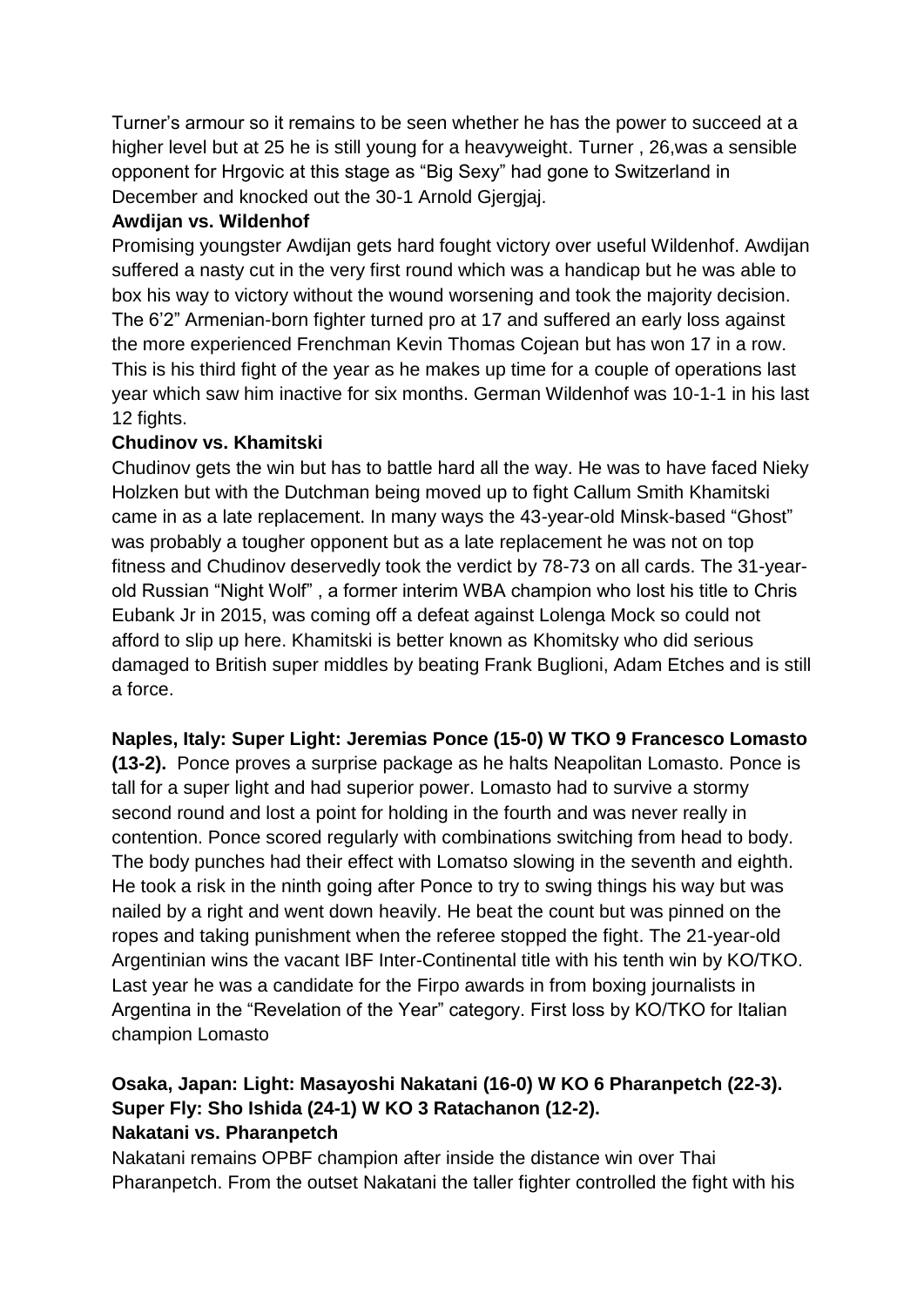jab. He mixed in some vicious body punches quickly breaking Pharanpetch down and flooring the Thai in the fifth. Pharanpetch made it into the sixth but a right to the body put Pharanpetch down again in agony and he was counted out. The 28-yearold from Osaka, the WBC No 6, was making the ninth defence of his OPBF title and gets his tenth win by KO/TKO. Thai lightweight champion Pharanpetch has lost in each of his three trips outside Thailand having been beaten by Billy Dib and Brandon Ogilvie in Australia.

### **Ishida vs. Ratachanon**

Ishida eases back with a third round kayo of overmatched Thai. Body punches did the damage with Ratachanon counted out in the third. First fight for Ishida since losing to Khalid Yafai in a challenge for the WBA super fly title in October. Ratachanon's other loss was a ninth round stoppage against Filipino Rene Dacquel in 2014. All of his wins are by KO/TKO but against novices

# **Merida, Mexico: Middle: Elias Espadas (17-3) W KO 3 Felipe Santos (15-4). Heavy: Tyrone Spong (11-0) W TKO 5 Carlos Nascimento (16-6). Super Middle: Roamer Angulo (23-0) W KO 1 Evert Bravo (24-8-1).**

# **Espadas vs. Santos**

Espadas disposes of Brazilian Santos inside three rounds. The Merida fighter went to work immediately with fast accurate punches and swept the first two rounds. In the third Espadas drove Santos into a corner and landed a series of shots with the last, a sickening left hook to the body which dropped Santos to his knees and he was counted out. The 27-year-old Espadas wins the vacant WBO Latino title. He has won his last eight fights, seven of them by KO/TKO. Santos is 2-3 in his last 5 fights now and was stopped in four rounds by Ryota Murata in 2016.

#### **Spong vs. Nascimento**

Spong simply punches too hard for Brazilian. Spong was walking down the tall Brazilian throughout the first round loading up on every punch and landing thumping left hooks to the body and rights to the head. There was no power in Nascimento's counters to dissuade Spong. Nascimento did better in the second and third. He was still circling the perimeter of the ring but was throwing more jabs and firing the occasional combination with Spong not able to cut the ring off as well as he had in the first. Spong was landing heavy body punches in the fourth and when he switched to the head an unbalanced Nascimento momentarily touch the floor with his glove resulting in a count and Spong landed some lefts to the head at the bell. Early in the fifth Spong cornered Nascimento and unloaded with head punches from both hands. Nascimento's head was jarred badly a couple of times and the referee stepped in and stopped the fight. The 32-year-old Spong from Surinam has won all of his fights by KO/TKO. He is a very solidly built heavyweight strong with real power but his opposition has been very mediocre, he won 74 of his 83 kickboxing contests but it needs better opposition to assess his potential. He wins the vacant WBO Latino title and retains the WBC Latino title. Nascimento wins at home and losses away and this is his fifth inside the distance loss.

#### **Angulo vs. Bravo**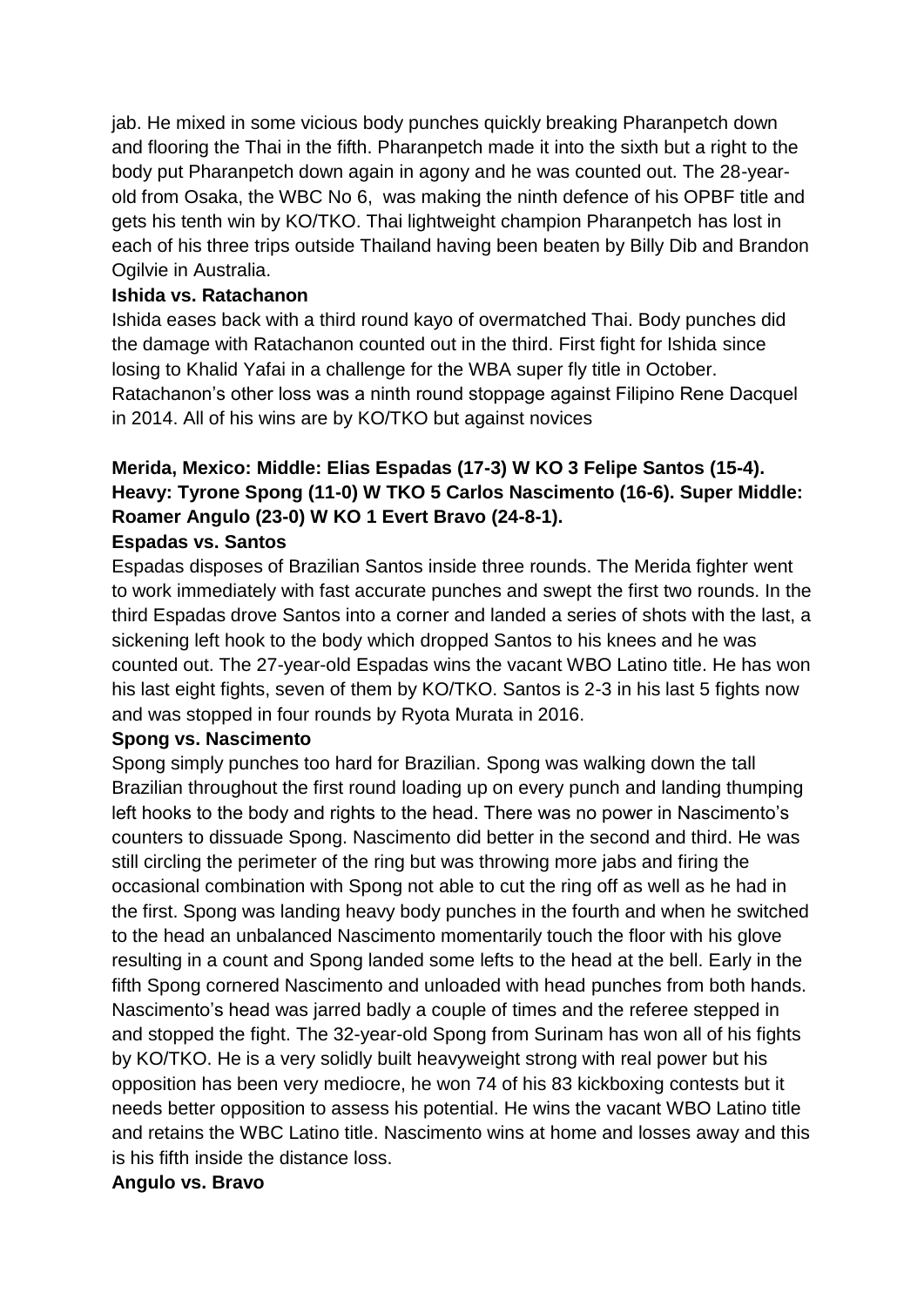Angulo obliterates fellow Colombian Bravo. Angulo pressed Bravo early and clobbered him with a right to the head that put him down. Bravo beat the count and wanted to continue but wobbled badly and the referee stopped the fight at the two minute mark. The 33-year-old Angulo was defending his WBO Latino title but this was a poor match. Then IBF No 14 (12) has won 20 of his contests by KO/TKO but only one or two of victims have been of average ability and the rest way below that standard. Bravo had gone the eight round distance with Sean Monaghan in November.

# **Zgorzelec, Poland: Welter: Lukasz Wierzbicki (15-0) W PTS 10 Anderson Clayton (41-12-2). Light: Damian Wrzesinski (13-1-1,1ND) W PTS 10 Marek Laskowski (9-9-2).**

# **Wierzbicki vs. Clayton**

Useful win for Polish southpaw Wierzbicki as he widely outpoints experienced Brazilian Clayton. The Pole was quicker and more mobile than the veteran "Panther" who tried to force the fight all the way. Wierzbicki scored well with his jab and straight rights with Clayton having some success when he could keep Wierzbicki against the ropes. Then Pole started to fade a little from the sixth allowing Clayton into the fight but he was still doing most of the scoring and was a comfortable winner. Scores 99-91 twice and 100-90 for Wierzbicki. The 27-year-old Wierzbicki is Polish champion and with this victory adds the Polish International title. The 39-year-old Clayton was having his first fight since October 2016. He has travelled far and wide in his career of almost 17 years with his peak achievement being winning the World Boxing Federation title and then defending three times against good level opposition.

# **Wrzesinski vs. Laskowski**

Wrzesinski wins the vacant Polish title with points victory over Laskowski. These two had fought each other in November with a clash of heads leading to a No Decision. The fight was entertaining over the first six rounds and then stalled. Wrzesinski took charge early flooring southpaw Laskowski in the second with a right cross. He took the third with a series of left hooks but after there was too much holding and not enough fighting. Laskowski had his big moment in the seventh when he stunned Wrzesinski with a right but he failed to follow up and missed his chance and Wrzesinski had a good ninth as he eased his way to the title. Scores 97-92 for Wrzesinski from all three judges. Wrzesinski only loss is a majority verdict against Jean-Pierre Bauwens in Belgium. The two fights with Wrzesinski are the only fights that the Aberdeen-based Laskowski has had outside of Britain.

# **Kiev, Ukraine: Super Light: Mishiko Beselia (18-0) W PTS 10 Vlad Melnyk (5-1).**

Beselia wins the vacant Ukraine title as he just squeezes by inexperienced Melnyk. The 25-year-old Georgian-born Beselia took the decision on scores of 96-94 from all three judges but he had to come from behind after Melnyk built an early lead. Melnyk, 19, had never been past four rounds before so understandably tired late.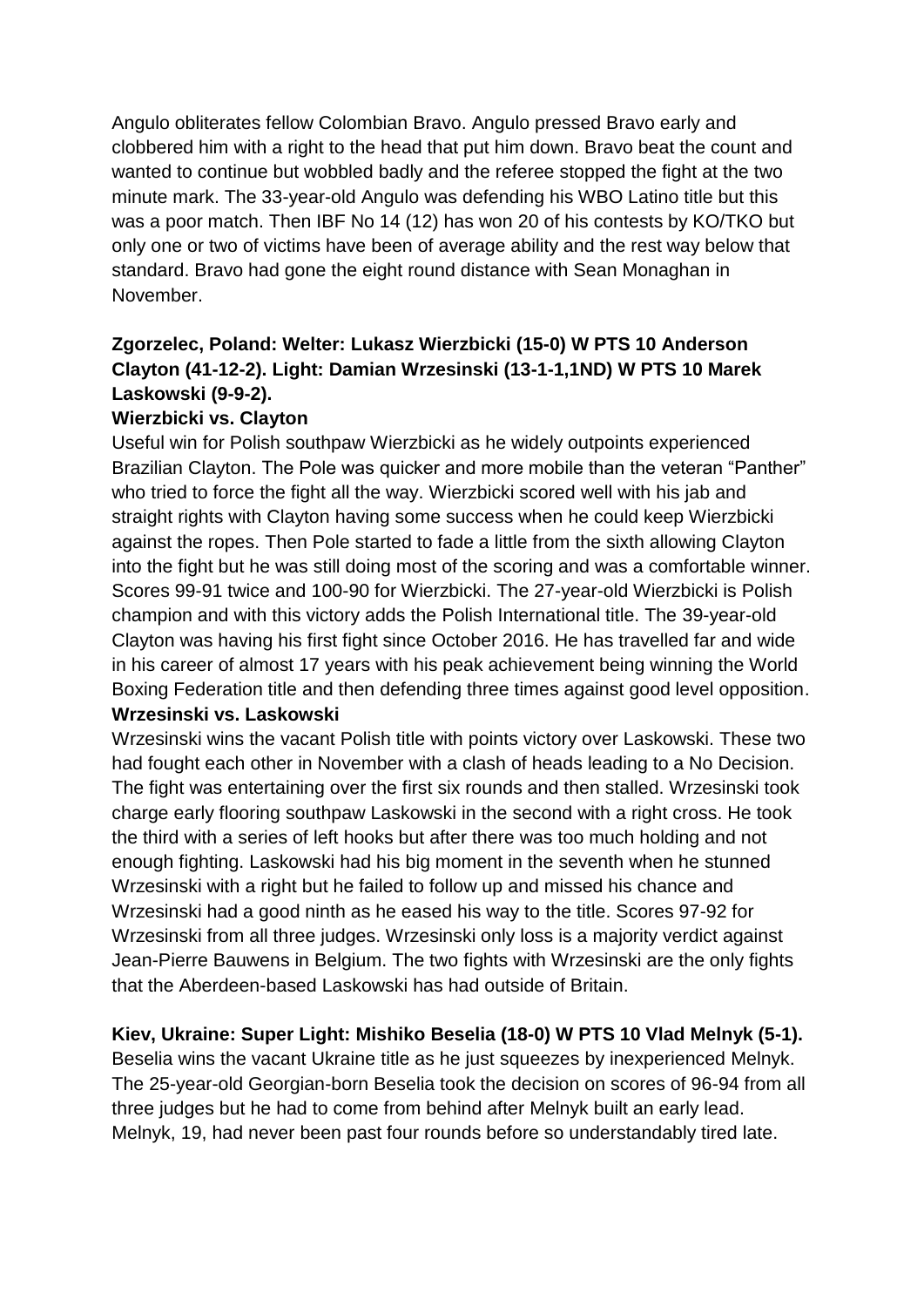# **Portsmouth, England: Light Heavy: Joel McIntyre (17-2) W PTS 8 Tayar**

**Mehmed (7-29-2).** Fighting in front of his home fans McIntyre returns with a win as he takes every round against Bulgarian Mehmed. Referee's score 80-72. The 30 year-old "Toro" lost his English title to Liam Conroy on a second round stoppage in September so this is step one as he rebuilds. Mehmed is 2-11 in his last 13 fights and usually goes the full term.

# **London, England: Light Heavy: Anthony Yarde (15-0) W RTD 7 Tony Averlant (26-10-2). Super Feather: Ronnie Clark (21-4-2) W PTS 12 Zelfa Barrett (19-1). Heavy: Daniel Dubois (7-0) W TKO 3 DL Jones (8-1-1). Heavy: Norman Gorman (12-0) W TKO 2 Morgan Dessaux (4-2).**

#### **Yarde vs. Averlant**

Yarde retains the WBO European and WBO Inter-Continental titles as he batters a gutsy Averlant until the Frenchman's corner pulls their man out. In the first round Yarde had the taller Averlant on the retreat as he padded after the Frenchman landing heavy punches downstairs from both hands. Averlant stopped occasionally to throw a right counter but Yarde was able to walk through them. A right from Yarde at the start of the second sent Averlant onto the retreat again and he had to absorb some wicked uppercuts however he did stand and trade occasionally and when he did he was landing right crosses to the chin of Yarde but luckily Averlant is not a heavy puncher. Averlant had Yarde pinned to the ropes for a short while in the third but for most of the round it was Yarde walking Averlant down pounding his ribs and jerking his head with uppercuts and it was the same pattern in the fourth with a Yarde punch bringing blood from the Frenchman's nose. Averlant launched a furious attack at the start of the fifth but some power punches from Yarde again had Averlant on the run. However Yarde had slowed and his work rate dropped as this was the first time he had gone past four rounds and he seemed to run out of ideas. In the sixth Averlant again had Yarde on the ropes and finding some gaps but then Yarde landed a wicked left to the body. Averlant turned away and went down writhing with pain. He got to his knees but it seemed he was finished but no he was up at eight only for another body punch to put him down. He again beat the count and despite soaking up some more body punches and uppercuts he made it to the bell. It was a gutsy showing by Averlant who was also bleeding from both his nose and his mouth. The seventh was brutal with Yarde landing hurtful lefts to the body and crunching uppercuts with Averlant just looking to survive but taking more punishment than he should be allowed to take and it was a relief when his corner retired their man. The 26-year-old Yarde now has 14 wins by KO/TKO including 12 in his last 12 fights. He is already rated No 3 by the WBO but with less than 35 rounds of action behind him any talk of a world title fight would be very premature. Former EU and WBFederation champion Averlant, 33, gets only his third loss by KO/TKO. He only has five wins by KO/TKO and just had nothing to stop Yarde marching forward and paid the price.

#### **Clark vs. Barrett**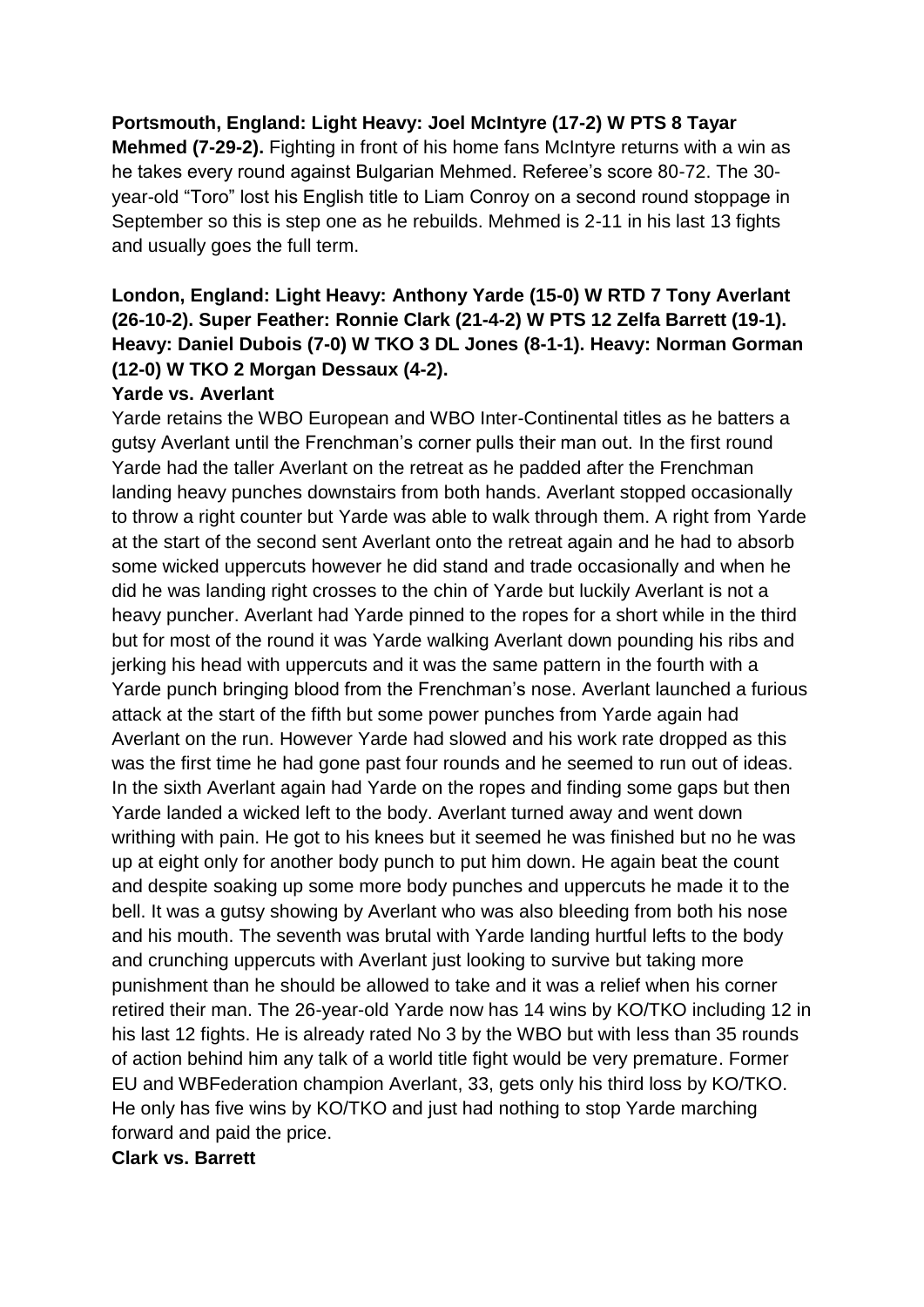Clark derails the Barrett bus as he battles to an outstanding win over the unbeaten prospect. The fight was a contrast in styles with Barrett the classy skilful boxer and Clark the storming aggressor and it led to an exciting and close match. Although Barrett has won more than half of his fights inside the distance he was having trouble keeping Clark out. Some good body punching and greater accuracy probably saw Barrett build an early lead. He rocked Clark with a left hook in the sixth and looked to be taking charge but Clark is a bit of a puncher himself and his pressure paid off in the seventh when he floored Barrett with a booming right uppercut. Barrett beat the count but had to survive a torrid time as Clark tried desperately to get home with the one more punch that could have been the finisher. Barrett recovered well and went back to his boxing and again landed well to the body. Clark just kept coming and was forcing Barrett to stand and trade more than was good for the unbeaten fighter who lost his mouthguard a couple of times. The rounds were close swinging one way and then the other and the last two rounds were open warfare as they went toe-to-toe trading shots to the bell of an exciting contest. Scores 116-111 twice for Clark and 114-114. The 33-year-old Dundee southpaw wins the vacant IBF East/West Europe title and hopefully has put himself in line for some big domestic fights. His only loss in his last nine fights was a very close decision to unbeaten Martin Joseph Ward for the British title and Ward is now the European champion. Barrett will learn a lot from this fight and at 24 he has time to regroup and come through again.

#### **Dubois vs. Jones**

Dubois marches on with stoppage of Jones. The start of the fight was untidy with Jones barrelling in head down and swinging wildly and then Dubois tying him up inside so not much clean work by either boxer. When Dubois did find some room he was landing thudding body punches. There was too much wrestling again in the second with the referee telling them both to cut out the rough stuff. Dubois was landing uppercuts to counter the head down tactics and crude rushes of Jones. In the third Dubois knocked Jones to the ropes with a right and then kept him trapped there whilst he battered away with hooks and uppercuts. An uppercut followed by some heavy rights to the head saw Jones slump down to his hands and knees and the referee waived the fight over. Dubois wins his first title- the BBB of C Southern Area. The 20-year-old Londoner has taken less than twelve rounds to score his seven wins but he not yet faced anyone who looked remotely likely to test him. Jones, 36, had drawn last time out with Dorian Darch who Dubois stopped in less than four minutes.

#### **Gorman vs. Dessaux**

Gorman overpowers Dessaux and shows he could be a force to be reckoned with in the heavyweights. Gorman was letting his punches go from the off firing out jabs and hooks. Dessaux was under pressure but trying to bang back. Gorman continued to get home with meaty hooks but Dessaux came to fight and drove Gorman back across the ring. Unfortunately Dessaux's punches lacked any bite and a couple of clumping head punches from Gorman dropped him to his knees. He was up at eight but taking punishment on the ropes until the bell went. Dessaux started the second throwing punches but some hooks from Gorman forced him to the ropes. He was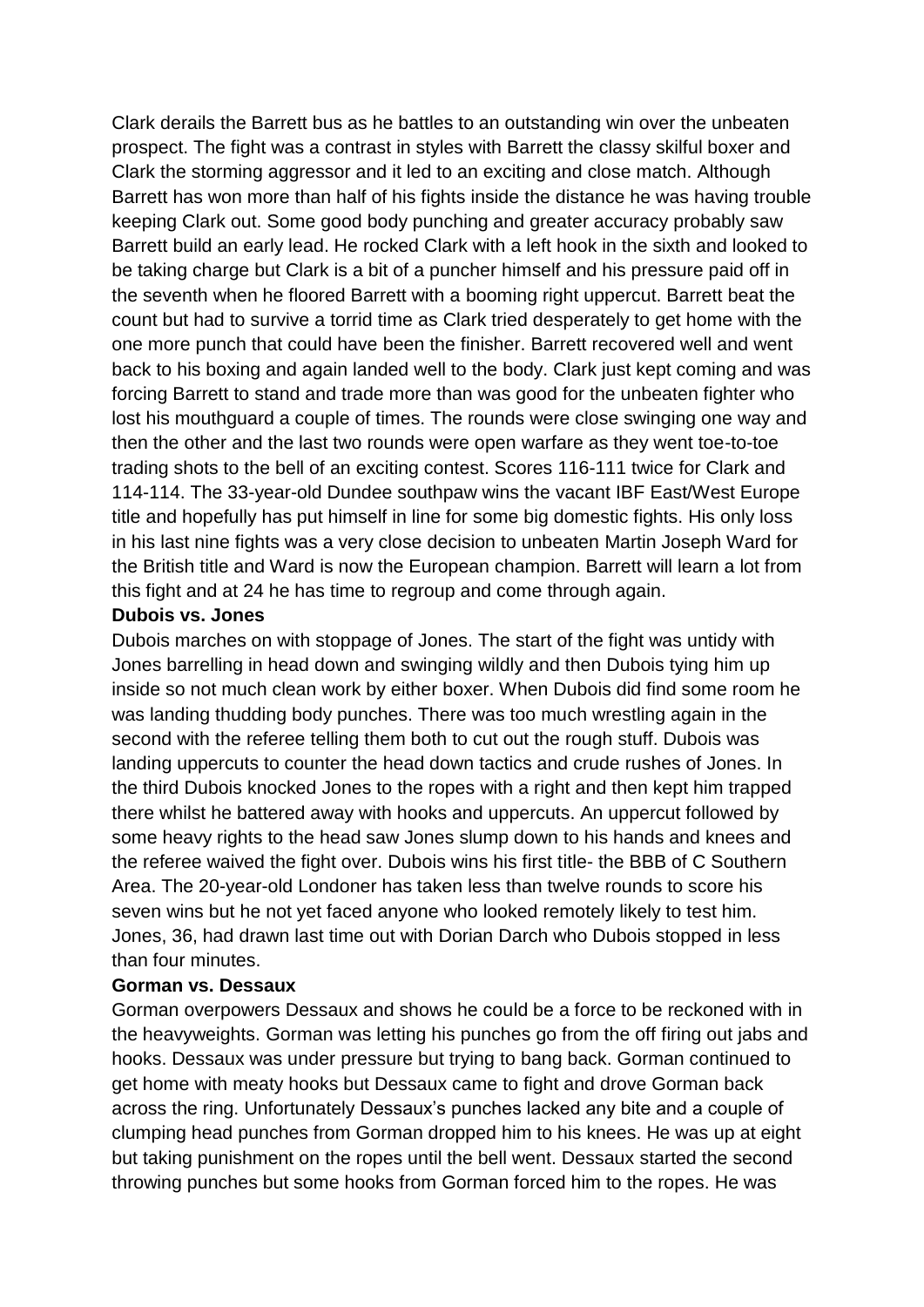pinned there for almost a minute and although he did escape it was temporary a thudding right had him going back to the ropes and some more uppercuts from Gorman convinced the referee to halt the action. The 21-year-old Ricky Hatton trained Gorman has won ten of his fight by KO/TKO. At 6'3" (191cm) and around 250lbs he is big enough to compete with today's heavyweight but may find his short reach a drawback. He has previously shown he can go ten rounds and there would plenty of interest for a Gorman vs. Dubois fight. Frenchman really just a prelim fighter and although he had won his last four fights inside the distance he did not have the power to be competitive.

**Aberdeen, Scotland: Super Light: Darren Traynor (15-2) W TKO 7 Eddie Doyle** 

**(19-5).** Traynor gets off the floor and wins his third Scottish Area title in separate divisions with gutsy victory over Doyle in a bloody scrap. No love lost between these two going back to their days as part of the Scottish amateur set-up. They went to war from the start. Doyle floored Traynor in the third and a clash of heads saw the local fighter also cut over his left eye. The "Trayn Wreck" fought back hard and as they exchanged hard shots Traynor's left eye was being affected by a swelling and Doyle was also cut. Victory for the Aberdeen fighter came in the seventh when a straight right from had Doyle in deep water and the fight was stopped. The 31-year-old Traynor has previously held Scottish titles at featherweight and lightweight with his losses being to Ryan Walsh for the British title and in his last fight in October when he was stopped by James Tennyson at super feather so this was a big step up to super light for him now he is hoping for some big matches. Former Commonwealth title challenger Doyle had won 4 of his last 5 fights.

# **Phoenix, AZ, USA: Super Bantam: Carlos Castro (20-0) W TKO 10 Alexis Santiago (21-6-1). Feather: Francisco De Vaca (18-0) W KO 6 Christian Esquivel (30-13-1).**

# **Castro vs. Santiago**

Castro moves to 20 wins with late stoppage of Santiago in fight for bragging rights in Phoenix. Castro boxed well in this one. Santiago was trying to turn the fight into a brawl but Castro used a sharp jab to keep Santiago in check and scored throughout with sharp left hooks thrown in bunches. Castro was easing his way to victory in the last and was again using left hooks on the advancing Santiago. Knowing he was behind Santiago was taking chances and Castro banged home a success of head punches. Both fighters were still trading punches when suddenly Santiago's corner decided their man had taken enough and threw the towel into the ring which surprised both boxers and the referee. The 23-year-old Castro was going ten rounds for the first time and had paced the fight well. He wins the vacant WBC USNBC title with his ninth win by KO/TKO. The more experienced Santiago suffers his first inside the distance loss and has now lost three in a row after defeats by Jose Cayetano and Juan Carlos Payano.

#### **De Vaca vs. Esquivel**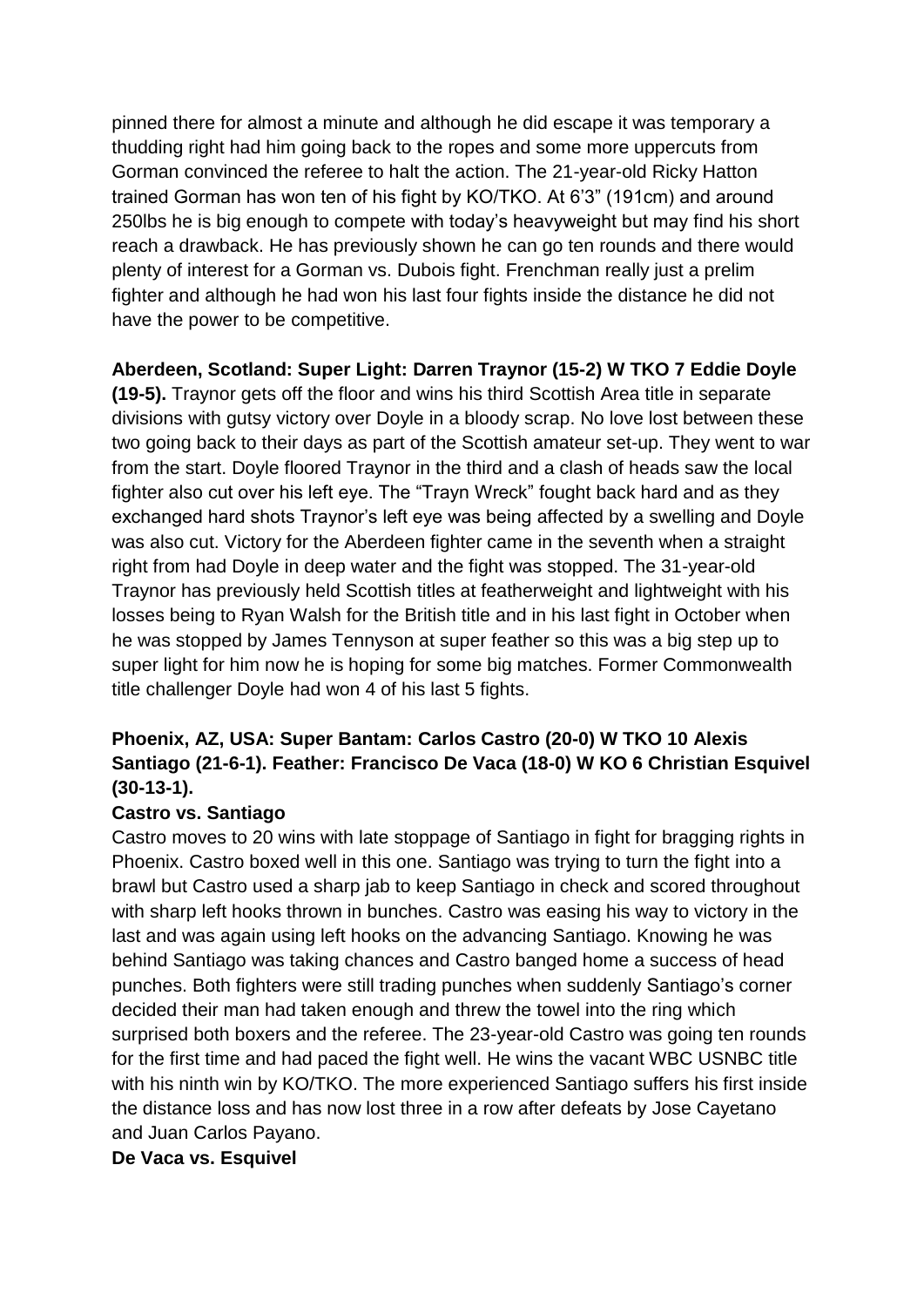Phoenix-based Mexican De Vaca gets a rare inside the distance win as he puts veteran Esquivel down for the count in the sixth. This was a close quarter's battle all the way with both fighters going to the body. The much younger De Vaca was getting the better of the exchanges with a very worn looking Esquivel just not able to match De Vaca's work rate. In the sixth De Vaca was warned for some low punches but after the warning he dug in another series of body punches, A couple landed low but the important things was that the last couple did not. Esqivel went down on one knee and never looked like getting up. The 23-year-old De Vaca has been matched with a good but not over-taxing level of opposition and now has six wins by KO/TKO. Former WBC title challenger Esquivel is looking very shop-worn and is 3-9-1 in his last 13 fights.

# **Inglewood, CA, USA: Srisaket (45-4-1) W PTS 12 Juan Francisco Estrada (36-3). Fly: Donnie Nietes (41-1-4) W KO 7 Juan Carlos Reveco (39-4). Fly: Artem Dalakian (16-0) W PTS 12 Brian Viloria (38-6). Super Fly: McWilliams Arroyo (17-3) W PTS 10 Carlos Cuadras (36-3-1).**

# **Srisaket vs. Estrada**

Srisaket retains the WBC title with majority verdict over Estrada in a hard-fought close fight. The Thai should now be due a voluntary defence and could go for Puerto Rican McWilliams Arroyo who beat Carlos Cuadras on the show or Donnie Nietes who impressed but the WBC could order an immediate return with Espadas but whichever way it goes Srisaket is the man in the chair and a hero back home.

# **Round 1**

An interesting opening round saw Estrada work well with his jab from range and land some sharp rights with Srisaket trying some southpaw lefts but he was generally out of range.

# Score 10-9 Estrada

# **Round 2**

Estrada's round. He was not looking to fight inside but stabbing his jab and when Srisaket came forward instead of blocking he was taking one or two steps back leaving Srisaket probing air and then countering. Estrada finished the round strongly scoring with three consecutive rights to Srisaket's head.

# Score 10-9 Estrada 18-20

# **Round 3**

Srisaket did the scoring early in this one banging home a couple of hard lefts. He stepped up the pace and was getting through with his left with Estrada standing and trading a bit more and although he was landing an occasional right he was being caught with punches he had dodged in the second round.

# Score 10-9 Srisaket 28-29

# **Round 4**

For the first time in the fight they both stood in close and swopped punches. Srisaket got the better of the first exchange but Estrada scored better in the second. It was a close round with Estrada just having the edge until Srisaket attacked strongly just before the bell and landed some strong lefts to swing it his way.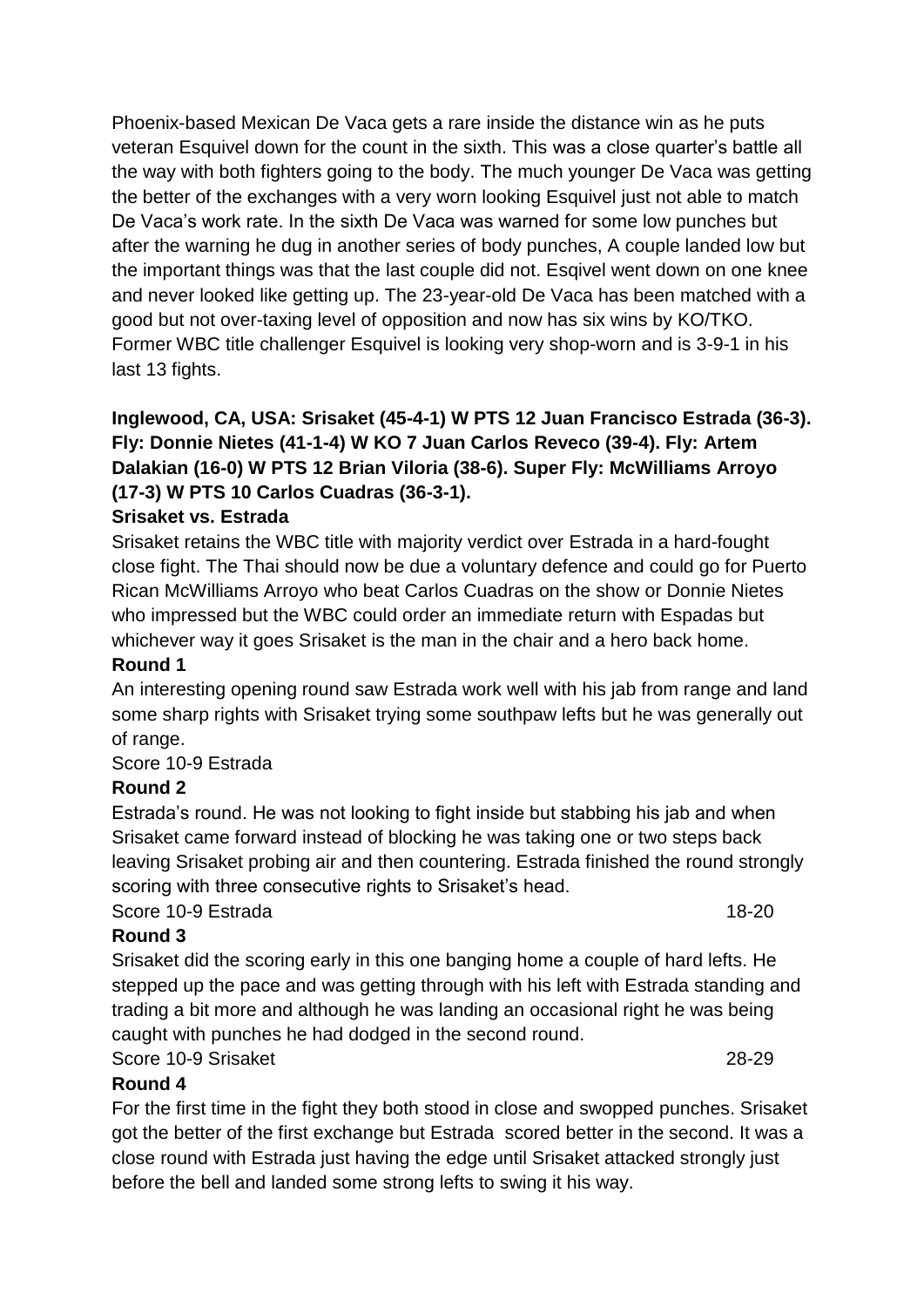Estrada scored the best punch of the round in a long right cross but Srisaket

Score 10-9 Srisaket 58-56

Estrada's best round so far. He was banging home his jab and getting through with rights to the head. He showed great footwork to avoid Srisaket's rushing attacks and although getting caught with some lefts to the head this time he finished the round strongly

Scores 10-9 Estrada. 77-75

# **Official scores: 78-74, 78-74, 77-75 all for Srisaket Round 9**

Estrada boxed with class in this one. He was first to the punch, moving slickly and bringing his right into play more. Srisaket did manage to score with some lefts but the speed of movement and accurate punching saw Estrada take it.

# Score 10-9 Estrada 86-85

# **Round 10**

Another good round for Estrada. He was quicker and more accurate with Srisaket not working as hard as he had over the middle rounds. He closed the round strongly but the early work with his jabs and straight rights just gave Estrada the edge. Score 10-9 Estrada 95-95

# **Round 11**

Srisaket got back on track in this one. He was finding the target again with his lefts and outscoring Estrada. The Mexican was quick and scored with some good combinations but Srisaket was the one getting home the harder punches. Score 10-9 Srisaket 105-104 **Round 12**

# Score 10-9 Srisaket 38-38 **Official scores: 38-38, 38-38 39-37 Srisaket Round 5**

A few stumbles and staggers here as they both had balance problems but no knockdowns. Once again Estrada did his best work early with his left jab and quick right crosses but Srisaket dominated the last part of the round getting through with lefts and rights to the body. Close but the Thai's round

continued to find the target with his lefts to head and body and had his best round so far. Although a southpaw Srisaket throws a straight left of the wrong foot more often than he jabs with his right and he is very quick with the left and so far it has been his

Score 10-9 Srisaket 48-47

# **Round 6**

Estrada picked his punches well at the start of this one slotting home a couple of quick counters and showing slick skills. However the pattern was then the same as the last few rounds with Srisaket getting through repeatedly with his lead lefts and some hard rights. The rounds were close but Srisaket was pocketing them.

Score 10-9 Srisaket 68-65

best scoring punch.

# **Round 8**

**Round 7**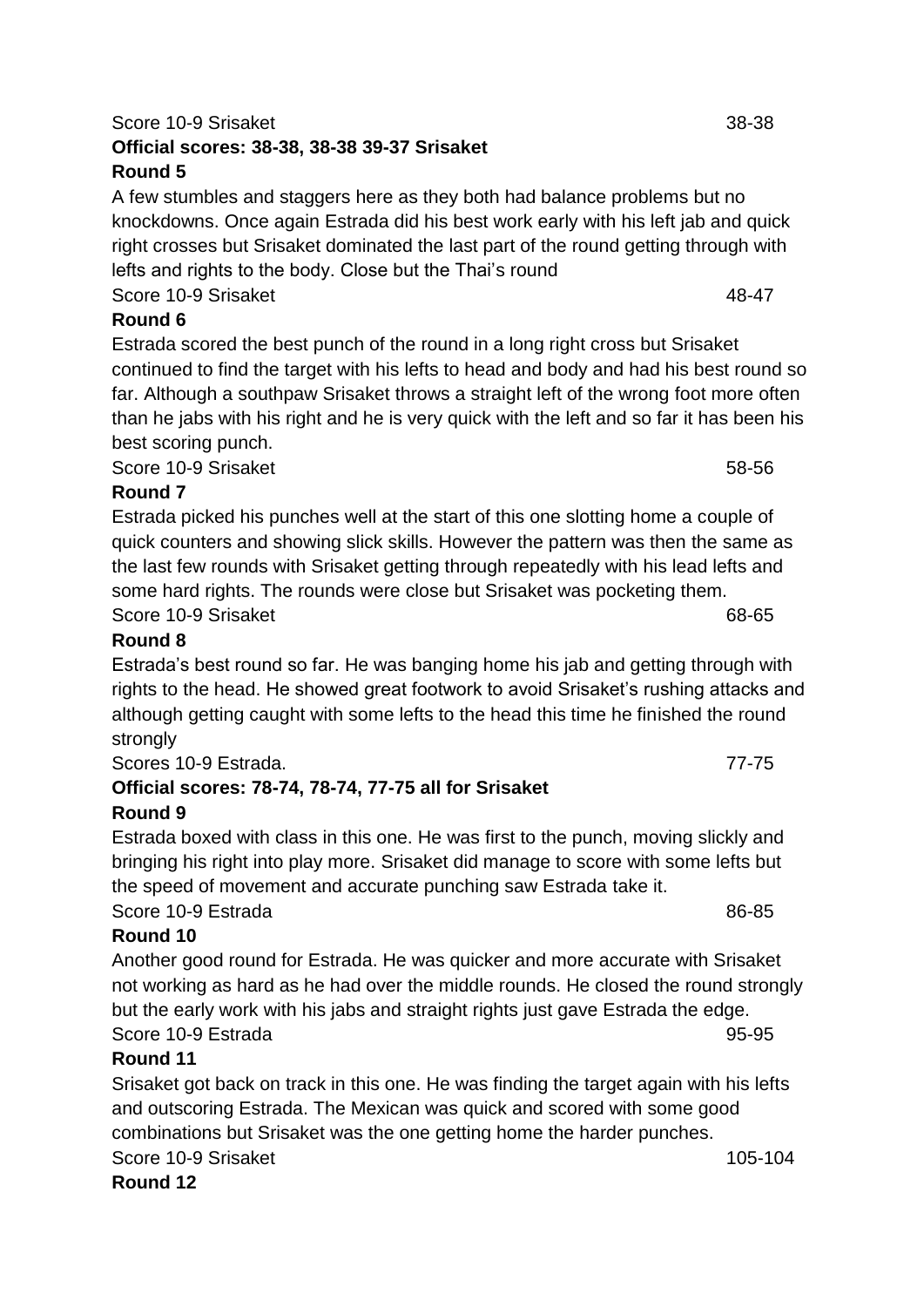Estrada's round. For most of the round it was a case of stand and fight for both men. Estrada was landing more. Even when the action was hot he was finding the target whereas Srisaket was wild at times,

#### Score 10-9 Estrada 114-114

### **Official scores 117-111 and 115-113 for Srisaket and 114-114**

Srisaket retains the WBC title and extends his winning run to 18 in a row. The plan here was for the winner to fight Carlos Cuadras but that plan was sabotaged as Puerto Rican McWilliams Arroyo defeated Cuadras on the show. A return with Estrada might be next for Srisaket or there could be a case for Arroyo as Cuadras was No 2 behind Estrada in the WBC ratings. Estrada thought he won as did many Mexicans in the crowd. However the three judges only came up with the same winner in six of the twelve rounds and in each of those cases they all scored for Srisaket and there was not a single round where they all had Estrada winning. Former WBA and WBO champion Estrada will get a return even if he has to let Srisaket get in a voluntary defence and it will again be a hard fight to call.

#### **Nietes vs. Reveco**

First real outing on the big stage for Nietes and he impresses showing real boxing craftsmanship as he outboxed and then obliterated Reveco to retain the IBF title

#### **Round 1**

Nietes boxed behind a tight guard finding gaps for a strong jab and landing some heavy rights to the head. Reveco was throwing wide, quick hooks but they lacked power and were being blocked by Nietes.

Score 10-9 Nietes

#### **Round 2**

Nietes was already controlling the fight with his jab. He was powering it through Reveco's guard and building on that with rights to the head and left hooks to the body. Again Reveco's response was a bundle of hooks some of which got through but made no impression on the cool Nietes.

Score 10-9 Nietes 20-18

# **Round 3**

The pace quickened here with Reveco letting his hands fly early with hooks from both hands. His good early work was cancelled out at the end of the round as Nietes landed four rights to the head in succession

Score 10-9 Nietes 30-27

#### **Round 4**

Nietes started bringing his right into the flight and he scored with a couple of big head punches. Reveco boxed more making good use of his jab instead of just throwing hooks and he had Nietes on the back foot for a while and just did enough to take the round

Score 10-9 Reveco 39-37

#### **Round 5**

Nietes had the jab working again in this one and was going to the body a lot more. Reveco was busy throwing lots of punches but Nietes was showing a solid defence and landing some heavy shots.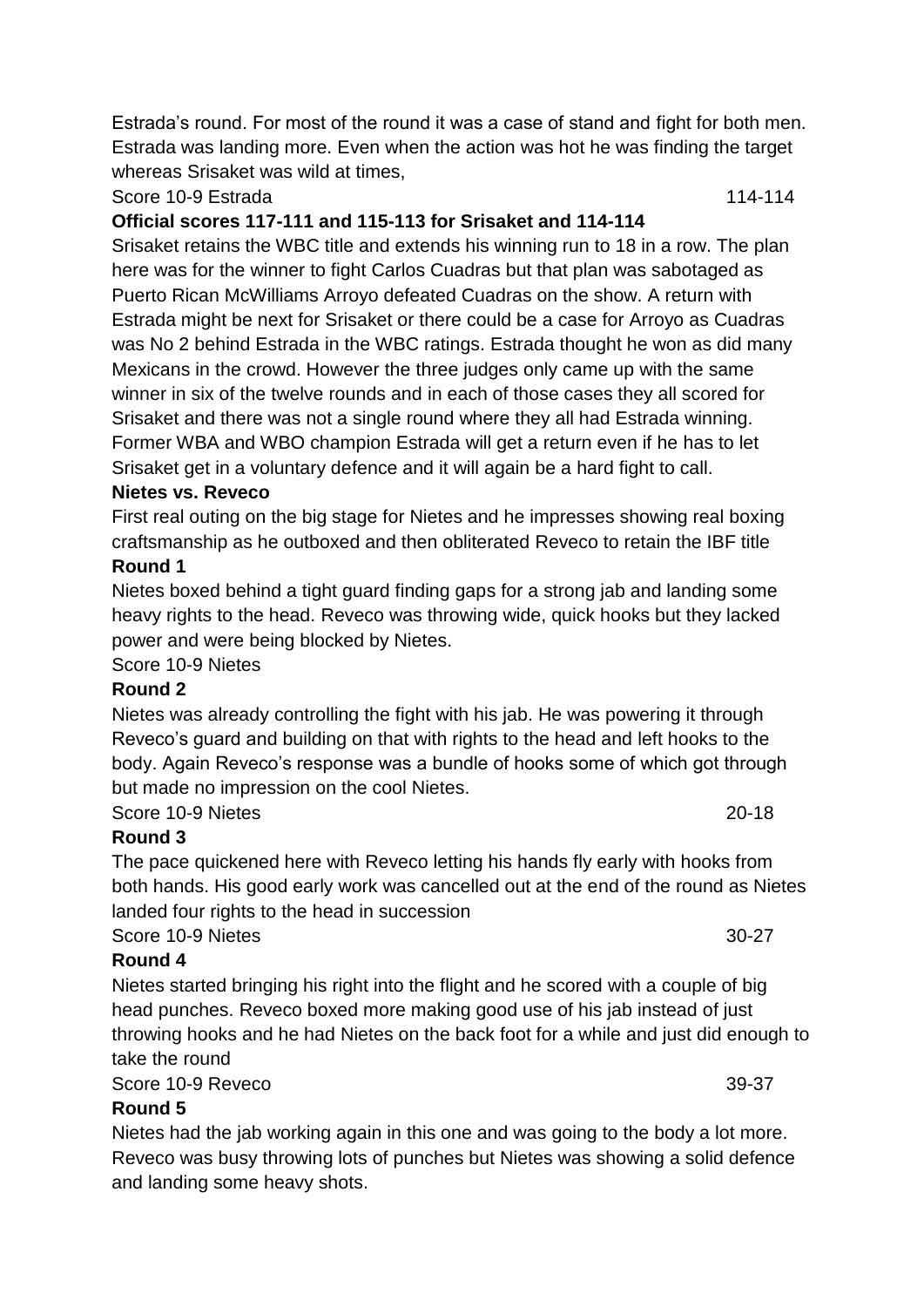# Score 10-9 Nietes 49-46

# **Round 6**

Reveco's work rate is remarkable but his accuracy and power are not up to the same standard. Nietes is really dishing out punishment with hooks and uppercuts and at the bell a right counter from Nietes staggered Reveco and he stumbled back not knowing where his corner. He ended up half way along the ropes looking out into the crowd and his second has to get him and lead him to his corner. Score 10-9 59-55

**Round 7**

Reveco comes out for this one but his legs are uncoordinated and a right to the head has him stumbling backwards to the ropes. Nietes drives in after him unleashing a series of punches and Reveco tumbles down to the canvas on his back. Reveco somehow makes it to his feet and insists he is okay but the towel has already come in from his corner.

The 35-year-old "Ahas" is now 16-0-1 in 17 world title fights and unbeaten in his last 33 contests. It is a pity that he has not had more high profile fights as he is a class act. He showed power in his jabs, hooks and uppercuts, hardly wasted a punch and has a tight defence. Reveco was his mandatory challenger so he can choose where he goes next and there is no doubt he would love to take on Srisaket and get the chance to become a four division champion to put his name up there beside Manny Pacquiao and Nonito Donaire. Reveco, 34, was quick and brave but just did not have the power to match the champion. His losses have all come in world title fights against Brahim Asloum for the WBA light fly title and twice against Kazuto Ioka for the secondary WBA title and he sits alongside Omar Narvaez as one of the best Argentinian lower division fighters in recent years.

# **Dalakian vs. Viloria**

Dalakian wins the vacant WEBA fly title with wide unanimous verdict against Viloria. The younger, quicker man won this one. Boxing in hands down style Dalakian used fast hands to get his punches home and good movement to both frustrate and confuse Viloria. Dalakian was throwing barrages of hooks and uppercuts and was out of range when Viloria looked to counter. Viloria landed a good right in the second that hurt Dalakian but the Ukrainian was doing most of the scoring in every round and it was his turn in the third as he pierced Viloria's guard with a left-right combination to the head, Dalakian was warned for some rough stuff in the fourth. Viloria kept pacing forward but Dalakian was quick enough to land two or three punches and get away. Viloria's corner were telling him to work the body but he was not able to get close enough often enough for that to be possible. Dalakian's hand and foot speed left Viloria struggling to get into the fight and Dalakian was now hands down all the time just using upper body movement and footwork to dodge Viloria's punches. He was leaping in with a series of punches and occasionally standing and trading which is when Viloria did manage to connect. Dalakian almost paid for his overconfidence in the seventh when he stood in front of Viloria and was clobbered by a right which had his knees shaking as he tumbled sideward but he had the mobility to stay out of trouble until he recovered, Dalakian had been pushing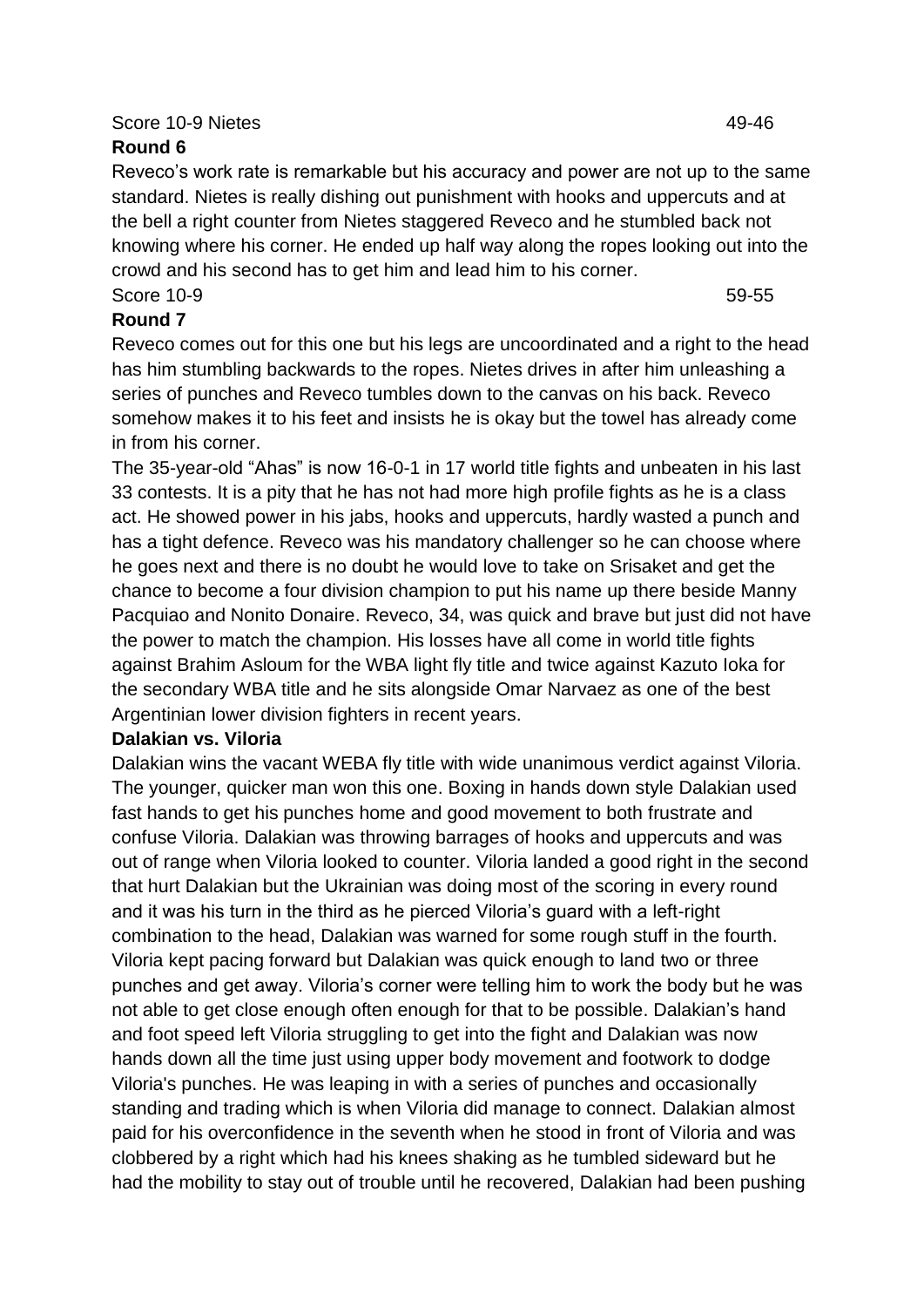Viloria's head down in the early rounds and he did it once too often and was deducted a point in the ninth. Dalakian slowed a little over the last three rounds but even then was still too quick for Viloria who suffered a bad cut on his forehead in the eleventh. The blood was running down his face and affecting his vision and with that added handicap he was unable to stop Dalakian from running out an easy winner, Scores 118-109 for Dalakian on all three cards. The 30-year-old Azeri-born Dalakian is a quick, slippery customer but up until this fight had never faced an opponent anywhere in sight of the ratings. It remains to be seen how he will cope with younger stronger fighters. At 37 it is perhaps time for the "Hawaiian Punch", who has dual USA/Filipino nationality, to put the gloves away. He has had a great career winning both the WBC and IBF light flyweight titles and the WBA and WBO flyweight titles. **Arroyo vs. Cuadras** 

# This was not in the plan. Cuadras was supposed to win but Arroyo came out on top with a majority verdict in a fast-paced fight that for me was close all the way. Cuadras made a fast start in the first stabbing out jabs to head and body but then Arroyo came to life and it was his jabs hitting home and he was banging through hooks to the body. He closed the first with a series of head punches that had Cuadras floundering. Cuadras took the second. He was quicker, throwing more and moving more. He staggered Arroyo with a big right and the Puerto Rican looked badly hurt but he banged back only to be stopped in his tracks by a solid left. The third was close. They both had good spells and both landed some accurate punches with Arroyo again looking to go to the body with left hooks but Cuadras rights just giving him the edge. Cuadras took the fourth. He outworked Arroyo spearing the Puerto Rican throughout the round with jabs and firing fast combinations. Cuadras again worked hard at the start of the fifth nailing Arroyo with a big right but Arroyo was strong and he had the better of the exchanges later to pocket the round. The sixth was Arroyo's. He was now picking and placing his punches better. Cuadras was throwing a lot but not landing much. Arroyo switched to southpaw and it confused Cuadras and Arroyo was able to finish the round strongly. Arroyo had a good seventh. He looked to have rocked Cuadras early and he had the Mexican under pressure scoring with short hooks with Cuadra looking to be tiring and untidy in his work. Cuadras had his jab working early in the eighth but over the last minute Arroyo was scoring with his own jab and landing quick combinations to make it a hard round to call. The ninth was similar with Cuadras again working better at the start and Arroyo looking stronger and doing most of the scoring late in the round. The last was Arroyo's. Cuadras was swinging wildly whereas Arroyo jabbed and hooked and countered the Mexican's rushes and clearly outscored Cuadras. Scores 98-92 and 97-93 for Arroyo and 95-95. For me the first two were too wide and I saw more as 95-94 for Arroyo. Huge win for Arroyo and he also collects the vacant WBC Silver title. A former World Amateur champion great things were expected from him but it was his twin brother McJoe who won a world title in the pros. Arroyo got his shot but lost a split decision to Amnat Ruenroeng for the IBF fly title in 2014. He had just one fight in 2015 and in his only fight in 2016 lost on points to Roman Gonzalez for the WBC fly title. When he did not fight at all in 2017 there were questions over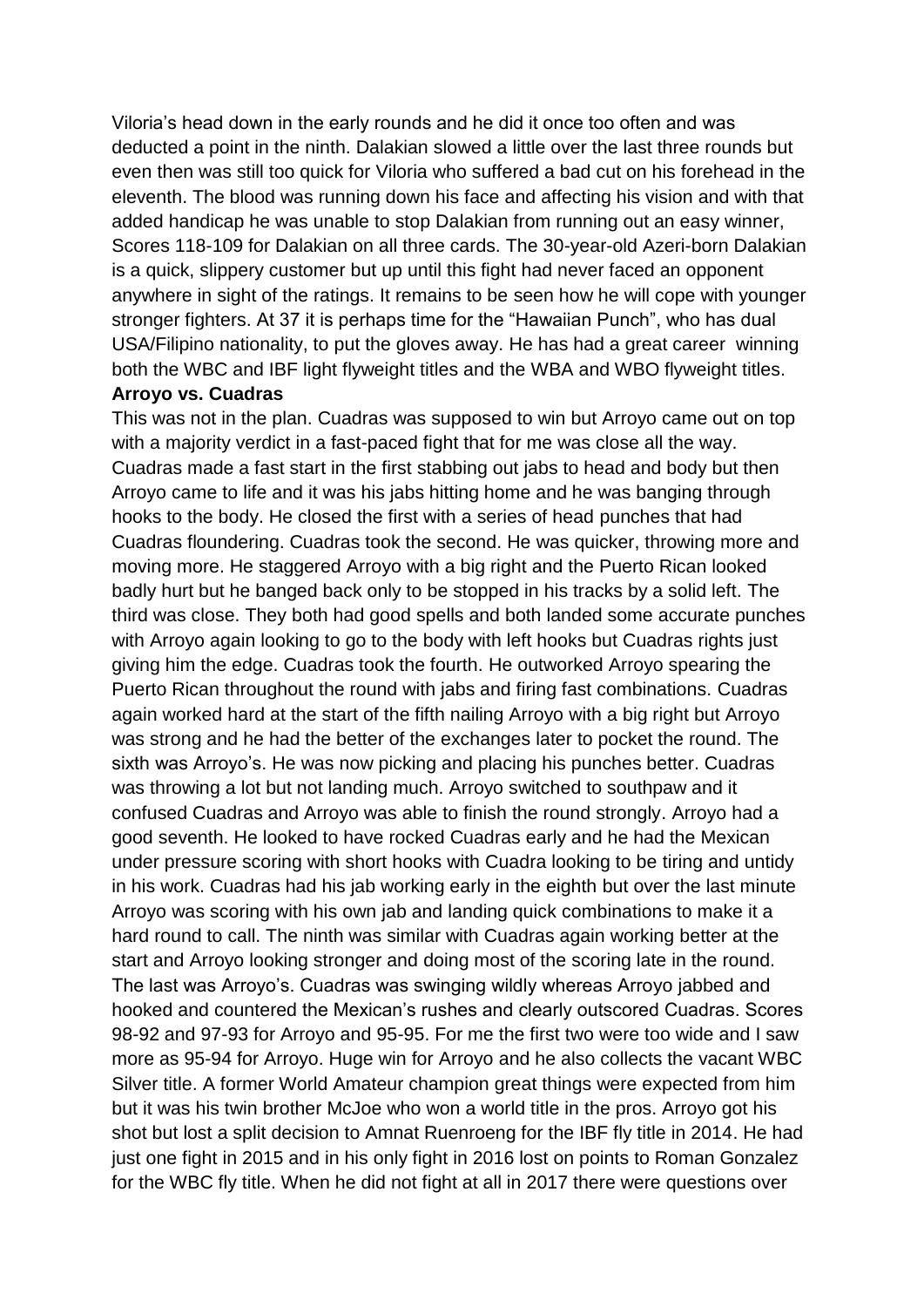where he was going with his career and with this win it could be to another world title chance. For former WBC super fly champion Cuadras the wheels have certainly come off as this is his third loss in his last four fights-admittedly against the very best. He was lined up to fight the winner of Srisaket vs. Estrada but now he has a reconstruct project ahead of him.

# **Uncasville, CT, USA: Light Heavy: Charles Foster (15-0) W PTS 10 Justin Thomas (19-4). Heavy: Niall Kennedy (11-0) WKO 3 Aaron Chavers (8-4-1) Foster vs. Thomas**

Foster impresses as he floors and outpoints useful Thomas. The New Haven fighter floored Thomas in the second and continued to control the fight winning every round. Scores 100-89 for Foster from the three judges. He wins the vacant WBA-NABA title in his first ten round fight. Thomas has lost 3 of his last 4 fights but the losses have all been against unbeaten prospects and his loss to Mike Lee was only on a majority decision.

# **Kennedy vs. Chavers**

Kennedy much too good for oldie Chavers. As a fight it was a farce. Kennedy kept marching forward stabbing out his jab and landing thumping body punches. Chavers hardly threw a punch and only rarely took a forward step. He tried switching to southpaw which made no difference as he was not using either hand. In the third Kennedy took him to a corner and Chavers just stood behind his high guard letting Kennedy bang away to the body and with Chavers not throwing anything back the fight was stopped. At 33 Kennedy does not have time to waste which what fighting guys like Chavers amounts to. A poor match but not Kennedy's fault as he did his part and gets his seventh win by KO/TKO. Chavers, 37, had little ability and no inclination.

**Atlantic City, NJ, USA: Welter: Thomas Lamanna (25-2-1) DREW 10 Gabriel** 

**Bracero (24-3-1). -**This one ended all even and that was the right result. Lamanna had big advantages in height and reach but Bracero has more depth to his experience and used that knowledge to find his way inside to work the body of the taller fighter. Neither fighter could afford to lose this one and they traded hard over the last three rounds but the judges were very split on what fight they had seen and the scores were all over the place. One judge gave it to Lamanna by 98-92 and another to Bracero 97-93. The third- well he had it 95-95 so no big plus for either fighter but no big minus either. "Cornflake" Lamanna, 26, was looking to extend his winning sequence having score four victories since losing to Dusty Hernandez Harrison in 2016 and is now 10-1-1 in his last 12 fights. Brooklyn-born Puerto Rican Bracero, 37, was having his first fight since losing to Paul Malignaggi in July 2016 so will aim to be more active.

# **February 25**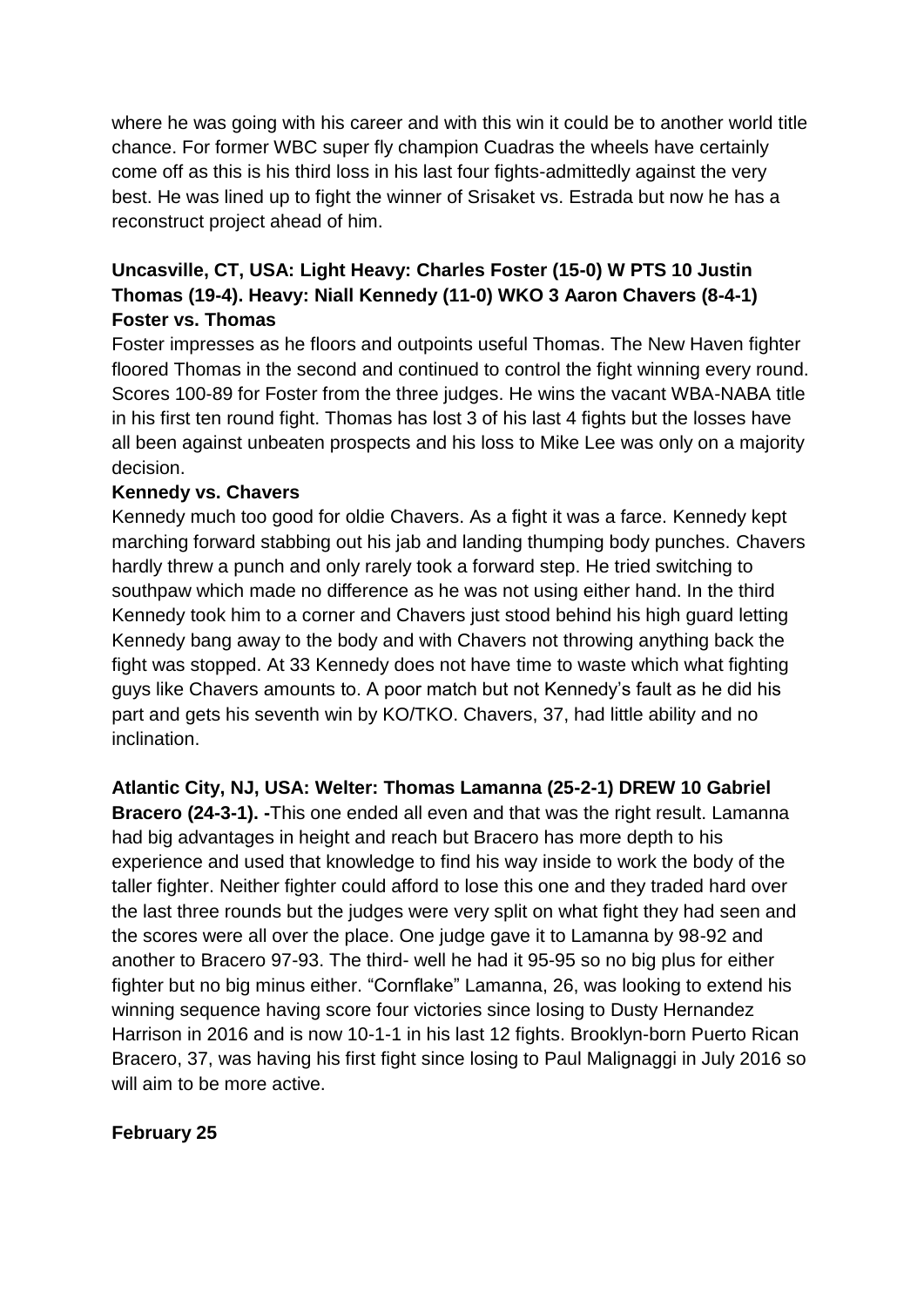# **Manchester: Light: Lewis Ritson (14-0) W TKO 1 Joe Murray (23-3). Feather: Jordan Gill (19-0) W PTS 10 Jason Cunningham (23-5).Light Heavy: Hosea Burton (21-1) W PTS 8 Josip Perkovic (4-4-1).**

# **Ritson vs. Murray**

Ritson took the fight to Murray immediately. He had Murray backing up with a stiff jab and some quick rights. Murray was countering with his own jab but a right to the head from Ritson wobbled him. Murray recovered quickly and was the one getting through with fast accurate punches as Ritson just walked in behind a high guard. Ritson then landed a vicious left hook to the ribs and Murray went down writhing in agony. He made it to his feet at nine but looked unsteady. Ritson took him to the ropes and landed a series of punches to head and body and Murray went down on his knees. He was up at nine but when the action restarted he was again pinned to the ropes and taking punishment and the fight was stopped. An impressive powerful display by Ritson as he retains the British title and makes it five wins by KO/TKO on the bounce. Following from his win over useful Robbie Barrett in October to win the title he looks ready for some international fights. Murray, 31, had won eight in a row since losing to Liam Walsh for the British super feather title in 2015 and may rethink his career options.

### **Gill vs. Cunningham**

Gill takes a big step up in level of opposition and does so successfully. After three close rounds Gill put Cunningham down with an uppercut but Cunningham got up and fought back hard having a good fifth. Gill had another big round in the sixth flooring Cunningham with a right. This time Gill really cut loose trying for the stoppage but Cunningham survived and resisted strongly and was the one forcing the fight with Gill having to survive the last as an bad cut appeared but he did survive and the two knockdowns and some good early work saw him a clear winner. Scores 98-90, 98-91 and 97-92 for Gill. The 23-year-old was in his first ten round fight and facing only the second opponent so far with a positive record but he showed he belongs up here and could soon be fighting for the British title. Southpaw Cunningham, a double Commonwealth champion, lost in six rounds to Reece Bellotti for the British title in October.

#### **Burton vs. Perkovic**

Former British light heavy champion Burton given a good fight by import Perkovic. It looked as though it might be over early when Burton crashed home a left in the first but Perkovic managed to get to the bell. From there he trundled forward and made Burton work hard for his win. Burton was able to make good use of his longer reach but Perkovic had enough good periods in the fight to make it close. Referee's score 78-75 for Burton who is keeping busy waiting for a return with Frank Buglioni who stopped Burton in the twelfth round of their fight in 2016 which cost Burton his British title. Perkovic has yet to lose inside the distance and has already fought in six different countries.

**Fight of the week**: Ronnie Clark vs. Zelfa Barrett a war all the way **Fighter of the week**: Donnie Nietes a class performer